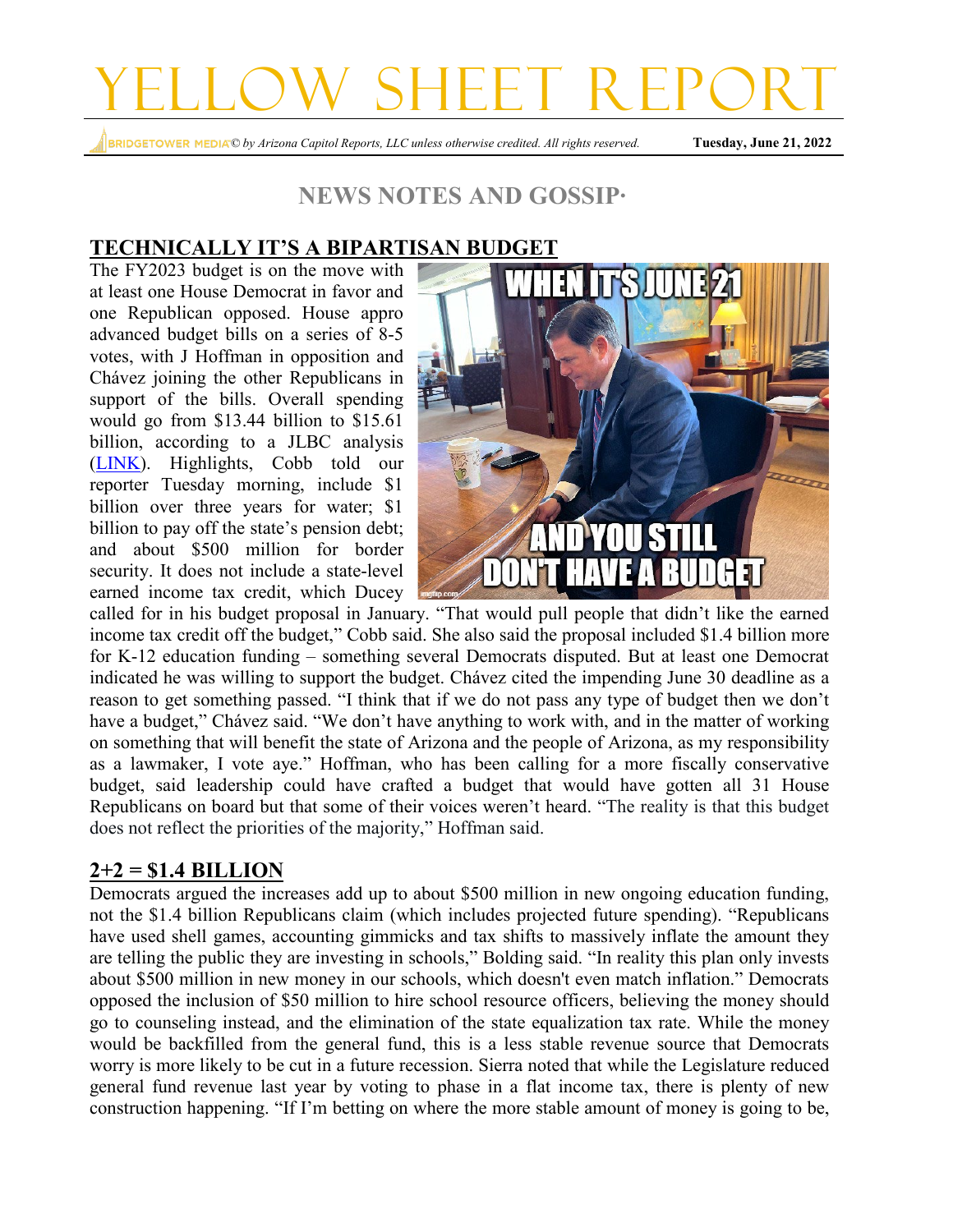I'm going to go on property," he said. Butler also asked why charter schools would get a bigger increase in additional assistance money in the proposed budget – it includes an 8.4% bump for charters and just 7.2% for district schools. Udall replied that she has been pushing to switch to a per pupil formula and hopes to reach a deal. "That's still part of an ongoing negotiation and there may be a floor amendment to address that," Udall said. Butler then asked if any Democrats are involved in those talks; Cobb didn't say. Butler also objected to the makeup of the Arizona Empowerment Scholarship Accounts Parent Oversight Committee that would be created by H2866 (K-12 education; 2022-2023), saying that it should include some members appointed by the minority party.

 $\_$  , and the state of the state of the state of the state of the state of the state of the state of the state of the state of the state of the state of the state of the state of the state of the state of the state of the

#### **OUT OF HOUSE APPRO, INTO THE FIRE**



While the budget made it through House appro, it still doesn't appear to have the votes to pass the Legislature. In the House, it's unclear if any other Democrats will join Chávez – something that will be needed if any other House Republicans come out against the proposal. A Democratic railbird said it wouldn't matter either way. "I know for a fact they don't have the votes in the Senate," the railbird said. In the Senate, Ugenti-Rita said it includes outrageous spending, and she can't get onboard with a bipartisan budget, a sentiment Petersen also expressed when a previous draft was leaked. Shope said Ugenti-Rita wants to "bite" into the ongoing revenue stream and cut education funding, which would get him off the budget in turn. "I think it's a desire to find the most conservative

sounding thing to derail the budget process knowing that it won't derail the budget process," Shope said of her strategy. Ugenti-Rita wouldn't list all of her budget asks, but she reiterated that she wants tax cuts and a budget without Democrats. "It is the most over the top spending budget I have seen, in a time when we are in a pre-recession," she said. Boyer is also a no as he holds out for a semi-permanent agg limit fix, the removal of STO funding, new university funding, his fire district tax referral and charter school assistance. And it doesn't appear the Dem votes are there to make up for lost Republicans. The railbird said a bipartisan budget was close at one point, though. "And if they had given it a couple of days for broader conversations, you would have had it done," the railbird said. "But they're all proud and stubborn and hate talking to people they don't like for whatever reason." Dems are holding out for many of the same issues as Boyer. The railbird said that includes lifting the AEL, higher ed funding, more housing dollars and some combination of removing the equalization tax change, the Prop 123 trigger and new SRO funding. Without the votes in place, Fann threatened to move forward with a skinny budget. "If we can get a skinny budget done, then we'll have the governor pull us back into special session in July and August," Fann said – though it's not clear that has the votes to pass, either.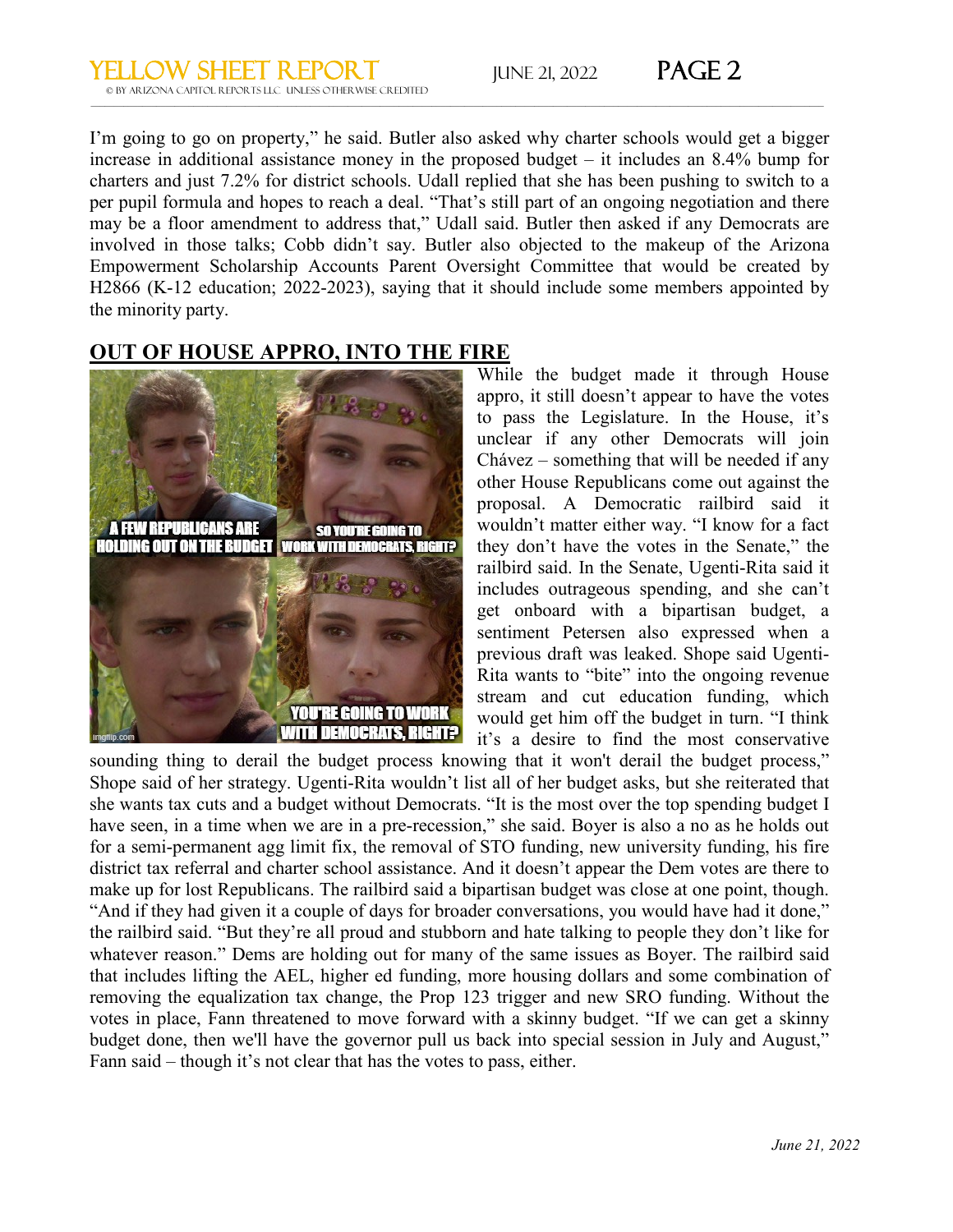# **YELLOW SHEET REPORT JUNE 21, 2022 PAGE 3**

 $\_$  , and the state of the state of the state of the state of the state of the state of the state of the state of the state of the state of the state of the state of the state of the state of the state of the state of the

#### **WELL, THEY DEFINITELY HAD A LOT OF THEORIES**

Testifying today in front of the U.S. House select committee investigating Jan. 6, Bowers said that former Trump lawyer Rudy Giuliani admitted to not having evidence of fraud in the 2020 election. "My recollection is he said, 'We've got lots of theories, we just don't have the evidence,'" Bowers told the committee. Bowers said he didn't know if Giuliani made that statement unintentionally or not, but that he and the others with him at the meeting "kind of laughed about it afterwards." Bowers also described an earlier phone call he received from the White House after the election. He



said that Rudy Giuliani came on first followed by then-President Donald Trump. During the conversation, Bowers said he repeatedly asked for evidence of fraud but never received it, then or at a later date. After Giuliani insisted he had proof, Bowers said, "the president interrupted and said, 'Give the man what he needs, Rudy.' He said, 'I will.' And that happened on at least two occasions, that interchange," recalled Bowers. In a second call in December, Bowers told Trump that he supported him and voted for him but would not do anything illegal for him. Bowers said that he refused Trump's request that Arizona hold an official hearing about the election or to allow the testing of a legal theory that the electors could be thrown out and replaced with a slate of Trump supporters. He said he did not want to be used as a "pawn." During a call with Trump lawyer John Eastman, Bowers said Eastman didn't offer solid legal reasoning for getting rid of the electors, instead telling Bowers to "just do it and let the courts sort it out."

#### **WITHOUT TRUMP, HE ONLY WOULD'VE WON BY 15,000 VOTES**



During his testimony, Bowers responded to a prebuttal that Trump released earlier today alleging Bowers in November 2020 thanked the former president for helping get him elected, said the election was "rigged" and claimed Trump won Arizona. "I did have a conversation with the President. That certainly isn't it," Bowers said. He added that "Anywhere, anyone, anytime has said that I said the election was rigged, that would not be true." In addition

to pressure from the White House, Bowers said people showed up in his neighborhood, threatening neighbors, sometimes carrying guns and playing videos that said he was a "pedophile and a pervert and a corrupt politician." Toward the end of his testimony, Bowers read from a journal he kept in December 2020. "It is painful to have friends who have been such a help to me turn on me with such rancor," Bowers read. "I may, in the eyes of men, not hold correct opinions or act according to their vision or convictions. But I do not take this current situation in a light manner, a fearful manner or a vengeful manner. I do not want to be a winner by cheating."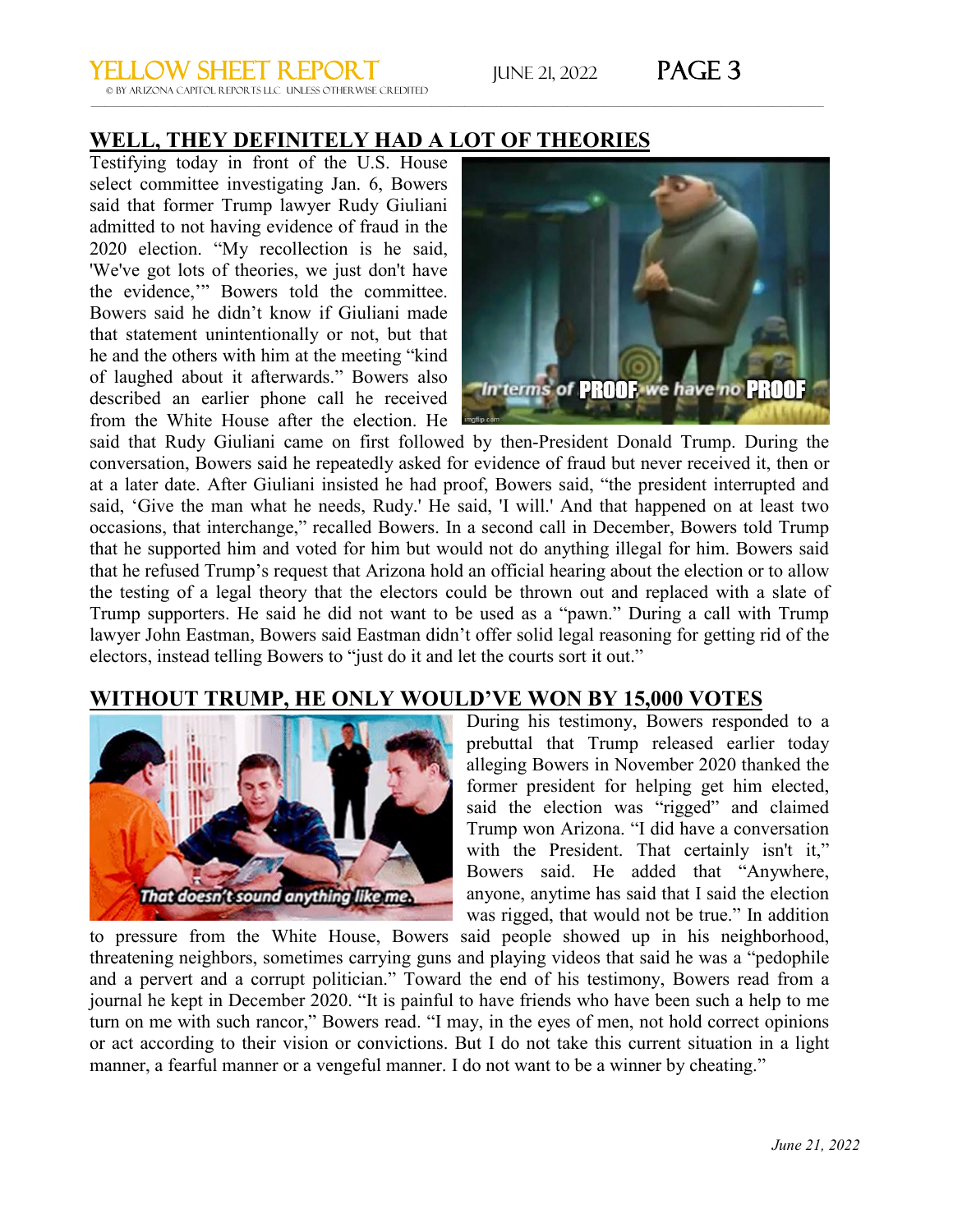# **YELLOW SHEET REPORT JUNE 21, 2022 PAGE 4**

 $\_$  , and the state of the state of the state of the state of the state of the state of the state of the state of the state of the state of the state of the state of the state of the state of the state of the state of the

#### **THE PRODIGAL WATER BILL RETURNS**

Ducey might not get his proposed Arizona Water Authority by name, but a new bill would remake the Water Infrastructure Finance Authority to give it some of the powers and directives Ducey envisioned for the AWA. That would include administering two funds to invest in water projects and explicitly granting it the ability to import water from out-of-state facilities, including



desalination plants. S1740 (water infrastructure financing; supply; augmentation) would move WIFA out from under the control of the Arizona Finance Authority, making it an independent agency that reports only to its own seven-member board. The bill appears to confirm what a draft budget leaked earlier this month hinted at – there's no plan for a new water agency, but lawmakers are ready to drop a significant chunk of change into water projects through other channels [\(YS,](https://yellowsheetreport.com/2022/06/07/at-least-ducey-is-on-board/)  [6/7\)](https://yellowsheetreport.com/2022/06/07/at-least-ducey-is-on-board/). Budget bills introduced yesterday show plans to put \$1 billion towards water initiatives over the next three years, in line with the governor's stated goal. The bill modifies WIFA's existing water supply development revolving fund to expand the range of projects it can invest in and sets a \$3 million cap on loans and \$2 million cap on grants. (Ducey's original proposal called for a fund under the AWA that would give loans up to \$2 million and grants up to \$250,000.) The bill would eliminate the existing drought mitigation revolving fund from statute and put whatever money is left into the new water supply development revolving fund. It also creates a long-term water augmentation fund that could fund water infrastructure projects within and outside Arizona, buy up out-of-state water or water rights, or extend financing for water-related contracts. But there's an important restriction that could push the money towards the governor's preferred plan: a water desalination project in Mexico. The bill requires that 75% of the long-term water augmentation fund spending each year go to "funding water supply development projects that import water from outside the boundaries of this state." The bill doesn't include conservation goals but states that WIFA officials can consider conservation as they're selecting and prioritizing projects. The House dropped H2873 (water infrastructure financing; supply; augmentation) shortly before our deadline, which appears to mirror the Senate bill.

#### **DEMS ARE GOING TO LOVE THIS**

The bill would put the revamped WIFA under the control of a seven-member board, with three members appointed by the governor, two by the Senate President and two by the Speaker of the House. That should effectively ensure that a majority of the members will be appointed by GOP officials for the foreseeable future, because Republicans are expected to retain majorities in the House and Senate in this year's elections. Ducey's original plan called for a nine-member board, with all members appointed by the governor. The board would also have more authority to meet behind closed doors than other public bodies. The bill allows the WIFA board to go into executive session "to discuss potential project opportunities and strategies that, if made public, could potentially harm the applicant's, the potential applicant's, or this state's competitive position."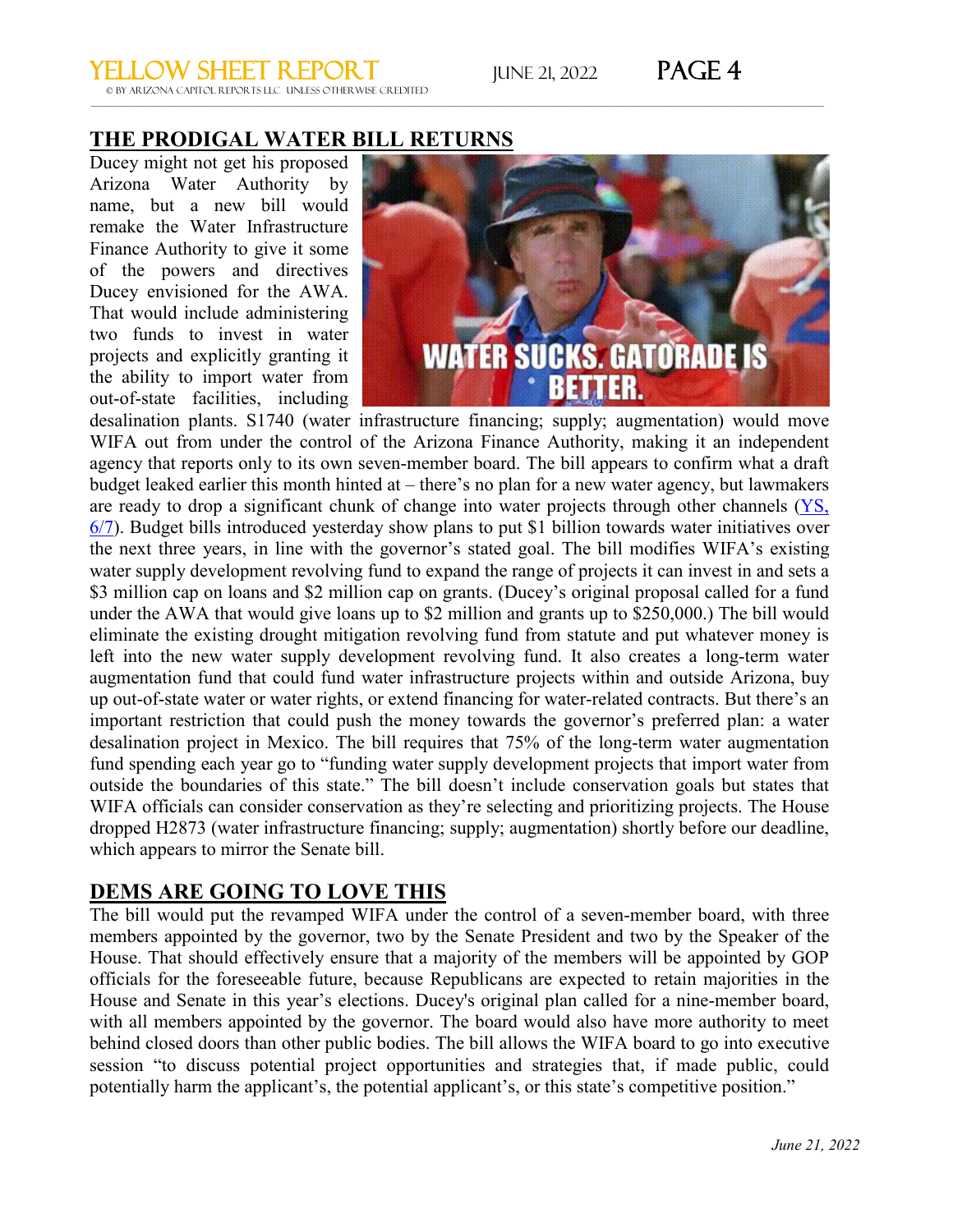# **∙WAKE UP CALL∙**

 $\_$  , and the state of the state of the state of the state of the state of the state of the state of the state of the state of the state of the state of the state of the state of the state of the state of the state of the

#### **[Lawmakers](https://nam12.safelinks.protection.outlook.com/?url=https%3A%2F%2Fnews.azcapitoltimes.com%2Facton%2Fct%2F22716%2Fs-1964-2206%2FBct%2Fq-005d%2Fl-0021%3A2a8%2Fct1_0%2F1%2Flu%3Fsid%3DTV2%253APCw9GZN6l&data=05%7C01%7Cwschutsky%40azcapitoltimes.com%7C898005b7535b488db4e208da539f4053%7C19066f1637ab495782af7cb29bcd78a3%7C1%7C0%7C637914240699362264%7CUnknown%7CTWFpbGZsb3d8eyJWIjoiMC4wLjAwMDAiLCJQIjoiV2luMzIiLCJBTiI6Ik1haWwiLCJXVCI6Mn0%3D%7C3000%7C%7C%7C&sdata=o%2BuH3EokkRtiwuKuE%2FoPTQkpxpRzJPvHNG3TDcStcl4%3D&reserved=0) seek funds for road projects in their districts**

*Capitol Media Services*

Republican legislative leaders are trying to line up the votes for what could be a \$15 billion budget, including about \$1 billion in earmarks for specific road projects.

**Mesa [high-voltage](https://nam12.safelinks.protection.outlook.com/?url=https%3A%2F%2Fnews.azcapitoltimes.com%2Facton%2Fct%2F22716%2Fs-1964-2206%2FBct%2Fq-005d%2Fl-0021%3A2a8%2Fct2_0%2F1%2Flu%3Fsid%3DTV2%253APCw9GZN6l&data=05%7C01%7Cwschutsky%40azcapitoltimes.com%7C898005b7535b488db4e208da539f4053%7C19066f1637ab495782af7cb29bcd78a3%7C1%7C0%7C637914240699362264%7CUnknown%7CTWFpbGZsb3d8eyJWIjoiMC4wLjAwMDAiLCJQIjoiV2luMzIiLCJBTiI6Ik1haWwiLCJXVCI6Mn0%3D%7C3000%7C%7C%7C&sdata=P0bBakLJtKTvk%2Bi6yTIXLaF8Vk48Ui7V4BjEAvO4LOI%3D&reserved=0) line for Facebook going to hearing**

*East Valley Tribune*

The Arizona Corporation Commission is slated to hold a hearing in Mesa beginning June 27 on Salt River Project's application to build a half-mile high-voltage transmission line to serve the Meta Data Center campus currently under construction at Elliot and Ellsworth Roads.

**[Arizona](https://nam12.safelinks.protection.outlook.com/?url=https%3A%2F%2Fnews.azcapitoltimes.com%2Facton%2Fct%2F22716%2Fs-1964-2206%2FBct%2Fq-005d%2Fl-0021%3A2a8%2Fct3_0%2F1%2Flu%3Fsid%3DTV2%253APCw9GZN6l&data=05%7C01%7Cwschutsky%40azcapitoltimes.com%7C898005b7535b488db4e208da539f4053%7C19066f1637ab495782af7cb29bcd78a3%7C1%7C0%7C637914240699362264%7CUnknown%7CTWFpbGZsb3d8eyJWIjoiMC4wLjAwMDAiLCJQIjoiV2luMzIiLCJBTiI6Ik1haWwiLCJXVCI6Mn0%3D%7C3000%7C%7C%7C&sdata=BEE8R87vcEK5BH4ptvkwq1fYNlAuvvK23aSmHu2%2BBdA%3D&reserved=0) fires sweep land rich with ancient sites**

*Associated Press*

As Jason Nez scans rugged mountains, high desert and cliffsides for signs of ancient tools and dwellings unique to the U.S. Southwest, he keeps in mind that they're part of a bigger picture.

**Drag queen says Arizona GOP governor [candidate](https://nam12.safelinks.protection.outlook.com/?url=https%3A%2F%2Fnews.azcapitoltimes.com%2Facton%2Fct%2F22716%2Fs-1964-2206%2FBct%2Fq-005d%2Fl-0021%3A2a8%2Fct4_0%2F1%2Flu%3Fsid%3DTV2%253APCw9GZN6l&data=05%7C01%7Cwschutsky%40azcapitoltimes.com%7C898005b7535b488db4e208da539f4053%7C19066f1637ab495782af7cb29bcd78a3%7C1%7C0%7C637914240699362264%7CUnknown%7CTWFpbGZsb3d8eyJWIjoiMC4wLjAwMDAiLCJQIjoiV2luMzIiLCJBTiI6Ik1haWwiLCJXVCI6Mn0%3D%7C3000%7C%7C%7C&sdata=z%2F%2BaIrCFQZIhEseMkj4L2%2BJKyLmDlSDvH76zlB%2B7Lrs%3D&reserved=0) Kari Lake hired him to perform**

*Associated Press*

Kari Lake, the frontrunner in the Republican primary for Arizona governor, condemned the growing cultural clout of drag queens, jumping into the latest social grievance taking hold on the right.

**[Sweltering](https://nam12.safelinks.protection.outlook.com/?url=https%3A%2F%2Fnews.azcapitoltimes.com%2Facton%2Fct%2F22716%2Fs-1964-2206%2FBct%2Fq-005d%2Fl-0021%3A2a8%2Fct5_0%2F1%2Flu%3Fsid%3DTV2%253APCw9GZN6l&data=05%7C01%7Cwschutsky%40azcapitoltimes.com%7C898005b7535b488db4e208da539f4053%7C19066f1637ab495782af7cb29bcd78a3%7C1%7C0%7C637914240699362264%7CUnknown%7CTWFpbGZsb3d8eyJWIjoiMC4wLjAwMDAiLCJQIjoiV2luMzIiLCJBTiI6Ik1haWwiLCJXVCI6Mn0%3D%7C3000%7C%7C%7C&sdata=65sUhapr4WFz0%2B4KDv2OZ3nauS%2BiaeYV1naoVAGx6%2Fw%3D&reserved=0) streets: Hundreds of homeless die in extreme heat**

*Associated Press*

Hundreds of blue, green and grey tents are pitched under the sun's searing rays in downtown Phoenix, a jumble of flimsy canvas and plastic along dusty sidewalks. Here, in the hottest big city in America, thousands of homeless people swelter as the summer's triple digit temperatures arrive.

**Arizona House Speaker Rusty Bowers, Georgia election officials to testify before [Jan. 6 panel](https://nam12.safelinks.protection.outlook.com/?url=https%3A%2F%2Fnews.azcapitoltimes.com%2Facton%2Fct%2F22716%2Fs-1964-2206%2FBct%2Fq-005d%2Fl-0021%3A2a8%2Fct6_0%2F1%2Flu%3Fsid%3DTV2%253APCw9GZN6l&data=05%7C01%7Cwschutsky%40azcapitoltimes.com%7C898005b7535b488db4e208da539f4053%7C19066f1637ab495782af7cb29bcd78a3%7C1%7C0%7C637914240699362264%7CUnknown%7CTWFpbGZsb3d8eyJWIjoiMC4wLjAwMDAiLCJQIjoiV2luMzIiLCJBTiI6Ik1haWwiLCJXVCI6Mn0%3D%7C3000%7C%7C%7C&sdata=ozqerx4JIbddvgd62uHOTdR5%2Bg9O4G7%2BwVVR4ZD5otI%3D&reserved=0)** *Arizona Mirror*

The fourth Jan. 6 hearing on Tuesday will focus on pressure put by President Donald Trump and his allies on state officials in Arizona, Georgia and elsewhere to overturn the 2020 presidential election results.

**20 Arizona tribes to receive \$135 million for [affordable](https://nam12.safelinks.protection.outlook.com/?url=https%3A%2F%2Fnews.azcapitoltimes.com%2Facton%2Fct%2F22716%2Fs-1964-2206%2FBct%2Fq-005d%2Fl-0021%3A2a8%2Fct7_0%2F1%2Flu%3Fsid%3DTV2%253APCw9GZN6l&data=05%7C01%7Cwschutsky%40azcapitoltimes.com%7C898005b7535b488db4e208da539f4053%7C19066f1637ab495782af7cb29bcd78a3%7C1%7C0%7C637914240699362264%7CUnknown%7CTWFpbGZsb3d8eyJWIjoiMC4wLjAwMDAiLCJQIjoiV2luMzIiLCJBTiI6Ik1haWwiLCJXVCI6Mn0%3D%7C3000%7C%7C%7C&sdata=Cf4cg3HSeW8pZ%2FWJbItkdPCnwgtG2jkCi5lWKjlxVF4%3D&reserved=0) housing**

*Arizona Mirror*

Twenty of Arizona's 22 tribal nations were awarded nearly \$135 million in grants by the U.S. Department of Housing and Urban Development to help increase affordable housing for Indigenous people.

**\$15 billion [Republican](https://nam12.safelinks.protection.outlook.com/?url=https%3A%2F%2Fnews.azcapitoltimes.com%2Facton%2Fct%2F22716%2Fs-1964-2206%2FBct%2Fq-005d%2Fl-0021%3A2a8%2Fct8_0%2F1%2Flu%3Fsid%3DTV2%253APCw9GZN6l&data=05%7C01%7Cwschutsky%40azcapitoltimes.com%7C898005b7535b488db4e208da539f4053%7C19066f1637ab495782af7cb29bcd78a3%7C1%7C0%7C637914240699362264%7CUnknown%7CTWFpbGZsb3d8eyJWIjoiMC4wLjAwMDAiLCJQIjoiV2luMzIiLCJBTiI6Ik1haWwiLCJXVCI6Mn0%3D%7C3000%7C%7C%7C&sdata=i%2FhYaZwLfkFPOMTB1KTRBCpUiN5gFCH%2FshkaM%2BVkwDw%3D&reserved=0) budget will be considered Tuesday morning, as shutdown looms**

*Arizona Mirror*

With the state only 10 days away from the end of the fiscal year, Republican leaders on Monday released a proposal for a state budget they hope will garner bipartisan support and avert a government shutdown.

**Will Trump zealots bring out the gallows for Arizona House Speaker Rusty [Bowers?](https://nam12.safelinks.protection.outlook.com/?url=https%3A%2F%2Fnews.azcapitoltimes.com%2Facton%2Fct%2F22716%2Fs-1964-2206%2FBct%2Fq-005d%2Fl-0021%3A2a8%2Fct9_0%2F1%2Flu%3Fsid%3DTV2%253APCw9GZN6l&data=05%7C01%7Cwschutsky%40azcapitoltimes.com%7C898005b7535b488db4e208da539f4053%7C19066f1637ab495782af7cb29bcd78a3%7C1%7C0%7C637914240699362264%7CUnknown%7CTWFpbGZsb3d8eyJWIjoiMC4wLjAwMDAiLCJQIjoiV2luMzIiLCJBTiI6Ik1haWwiLCJXVCI6Mn0%3D%7C3000%7C%7C%7C&sdata=t3E1O7WZnEis3PiI689L6aLYan76PPz0Pu%2F7IN4VcjQ%3D&reserved=0)**

*Arizona Republic (Opinion, EJ Montini)*

Arizona's House speaker is about to do two things that are unacceptable to the GOP: Speak the truth and honor his sworn oath.

**More uranium mining near the Grand [Canyon?](https://nam12.safelinks.protection.outlook.com/?url=https%3A%2F%2Fnews.azcapitoltimes.com%2Facton%2Fct%2F22716%2Fs-1964-2206%2FBct%2Fq-005d%2Fl-0021%3A2a8%2Fct10_0%2F1%2Flu%3Fsid%3DTV2%253APCw9GZN6l&data=05%7C01%7Cwschutsky%40azcapitoltimes.com%7C898005b7535b488db4e208da539f4053%7C19066f1637ab495782af7cb29bcd78a3%7C1%7C0%7C637914240699362264%7CUnknown%7CTWFpbGZsb3d8eyJWIjoiMC4wLjAwMDAiLCJQIjoiV2luMzIiLCJBTiI6Ik1haWwiLCJXVCI6Mn0%3D%7C3000%7C%7C%7C&sdata=inLhqZ0wR4C0VuFe8gZkBUQyQ8NCPxw7lOHEI39iI94%3D&reserved=0) Might as well just poison our water now**

*Arizona Republic (Op-ed, Carletta Tilousi)*

Arizona issued a permit to the Pinyon Plain Mine, putting groundwater that flows through our homelands, including the Grand Canyon, at serious risk.

#### **∙PRESS RELEASES∙**

#### **Bipartisan Group of Senators Announce** *Bipartisan Safer Communities Act*

WASHINGTON – U.S. Senators Chris Murphy (D-Conn.), John Cornyn (R-Texas), Kyrsten Sinema (D-Ariz.), and Thom Tillis (R-N.C.) released the following statement:

"Today, we finalized bipartisan, commonsense legislation to protect America's children, keep our schools safe, and reduce the threat of violence across our country. Our legislation will save lives and will not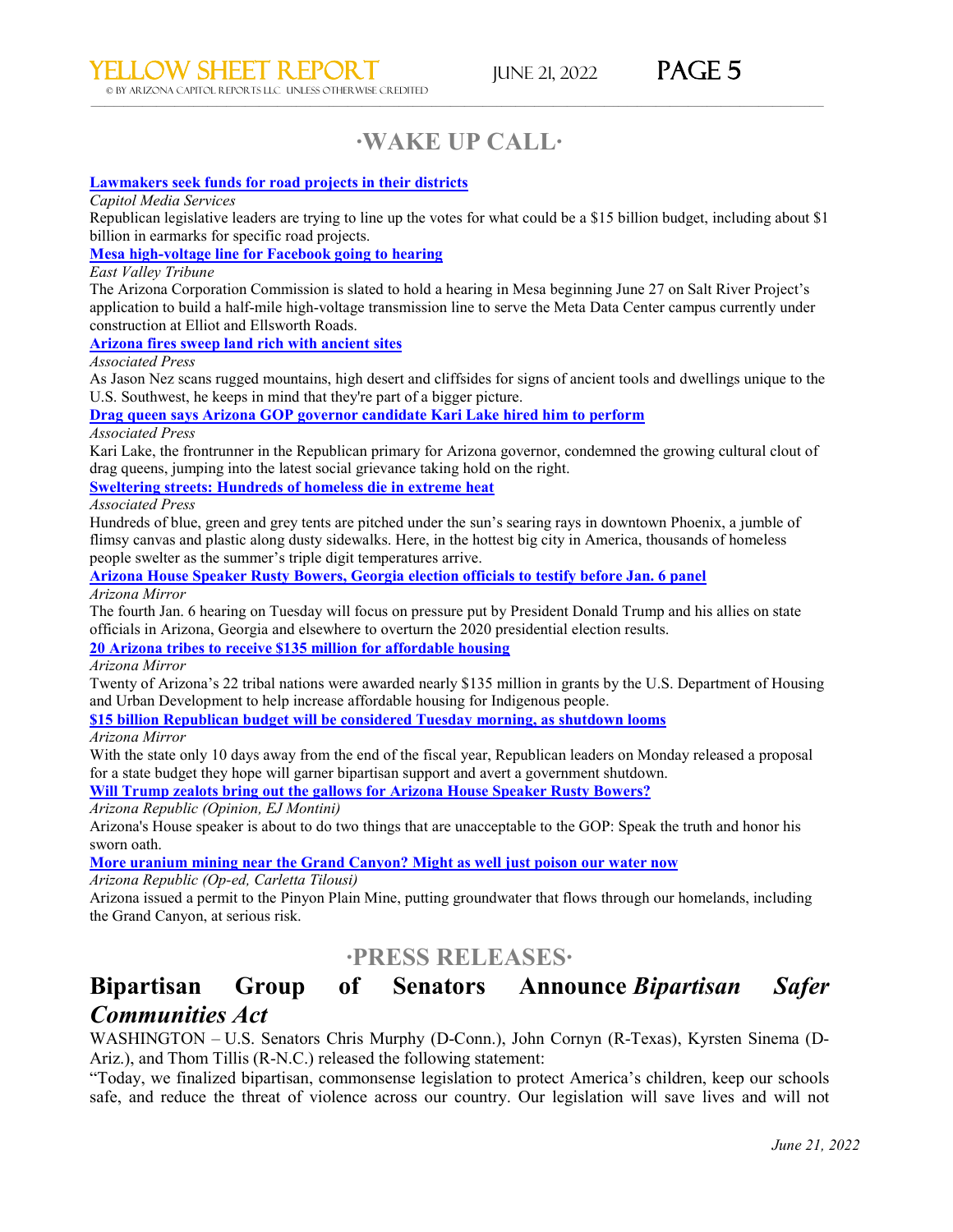infringe on any law-abiding American's Second Amendment rights. We look forward to earning broad, bipartisan support and passing our commonsense legislation into law.

 $\_$  , and the state of the state of the state of the state of the state of the state of the state of the state of the state of the state of the state of the state of the state of the state of the state of the state of the

The Senators' *Bipartisan Safer Communities Act* is fully offset and follows their previously released [bipartisan proposal](https://nam12.safelinks.protection.outlook.com/?url=https%3A%2F%2Fwww.sinema.senate.gov%2Fbipartisan-group-senators-announce-agreement&data=05%7C01%7Cwschutsky%40azcapitoltimes.com%7C6f1b812f3aec448903ab08da53d4a6fa%7C19066f1637ab495782af7cb29bcd78a3%7C1%7C0%7C637914470201903417%7CUnknown%7CTWFpbGZsb3d8eyJWIjoiMC4wLjAwMDAiLCJQIjoiV2luMzIiLCJBTiI6Ik1haWwiLCJXVCI6Mn0%3D%7C3000%7C%7C%7C&sdata=aCyHblPck%2BkahTYzt5SKZgzuu%2BnHI1ApZMB%2BqtjzC%2Fc%3D&reserved=0) supported by Senate leaders from both parties and a bipartisan group of 20 Senators.

To view the Senators' legislation click [HERE.](https://nam12.safelinks.protection.outlook.com/?url=https%3A%2F%2Fwww.sinema.senate.gov%2Fsites%2Fdefault%2Ffiles%2F2022-06%2Fbipartisan_safer_communities_act_text.pdf&data=05%7C01%7Cwschutsky%40azcapitoltimes.com%7C6f1b812f3aec448903ab08da53d4a6fa%7C19066f1637ab495782af7cb29bcd78a3%7C1%7C0%7C637914470201903417%7CUnknown%7CTWFpbGZsb3d8eyJWIjoiMC4wLjAwMDAiLCJQIjoiV2luMzIiLCJBTiI6Ik1haWwiLCJXVCI6Mn0%3D%7C3000%7C%7C%7C&sdata=yAl0WkGjdYBnTCrTen5kxlp8QYnoLvw7Y1NCVfOiz24%3D&reserved=0)

###

# **Democratic Leader Bolding: 'Deeply Flawed' GOP Budget Shortchanges Schools with Gimmicks, Shell Games**

PHOENIX – House Democratic Leader Reginald Bolding released the following statement regarding the proposed Republican budget plan that passed out of House Appropriations Committee today.

"We still have an opportunity to get this budget right, but somewhere it has taken a hard turn off the cliff," Bolding said. "With a \$5 billion surplus and a rare opportunity to finally meet the needs of our students and remove our public schools from the national funding basement, this proposed budget is a failure. Republicans have used shell games, accounting gimmicks and tax shifts to massively inflate the amount they are telling the public they are investing in schools. In reality this plan only invests about \$500 million in new money in our schools, which doesn't even match inflation. At the same time, this budget spends more new money on a border fence than on our universities or our affordable housing crisis. It also takes away money designated for teacher compensation while adding tens of millions for school police officers as their only solution for gun violence."

Bolding added, "Republicans saying we must accept and pass this deeply flawed budget or face a government shutdown is just brinksmanship. They have been wasting time for weeks in order to bring us to this moment. But there is still time to get it right. A true bi-partisan budget is within our reach and within our means, but the games must end."

###

#### **44 Arizona Legislators Score Perfect Small-Business Voting Records**

*NFIB issues biennial report card revealing the true friends of Main Street enterprises*

**PHOENIX, June 21, 2022—**The Arizona arm of the National Federation of Independent Business (NFIB) today released its report card on legislators' voting records so that all may see who the true friends of small business are in deeds, not just in words.

"The Legislature is still in session, but the votes on key issues vital for small-business survival have been cast and we need not wait until the very end to publicize them," said Chad Heinrich, Arizona state director for NFIB, the nation's leading small-business association. "I think it impressive that nearly half of the Legislature had 100% pro-small-business voting records. That makes our claim to be a pro-small-business state a matter of fact, not political rhetoric."

Lawmakers were graded on their votes on eight issues taken during the 2021-2022 session. Sixteen senators and 28 representatives scored 100%. The next highest in the Senate was 63%, and of the remainder in that chamber, no one had higher than 25%. In the House, 28 representatives racked up 100% records with the remainder scoring no higher than 38%.

A brief description of all eight legislative bills, and how every legislator voted on them, can be **read [here.](https://nam12.safelinks.protection.outlook.com/?url=https%3A%2F%2Fu7061146.ct.sendgrid.net%2Fls%2Fclick%3Fupn%3D4tNED-2FM8iDZJQyQ53jATUek-2BQ6yB1fTuw4v733b1WtsP4OkJI7JHaynLbi008NaiofgClFy-2FcKGpueFH8Jb-2BOd3z64rjlQd1x-2BbMqttRS-2BA-3DVGd1_TwKyFLneW3IS8zfgv5SasliVrv6lNO9-2BASxZ6HgJ78B8dmETSI51J9jSYr9TsOcIKg8pT151Y2hWtwB1FFujAUB9GynwW9FVBhvIZ37RNUAEHSrwAYfEFRl9SshlwhLdLIQy63JcTQ-2F1TMTeVVkOsb8A5D-2B3fPx4bWvh0-2Fl9EqsNpovqk1vwbMrb9DmgWqqRDUW-2BFjEg6jhBRzLsJNZCnsGa-2Bak6Kgs2zcGsCWxG-2FskCnUr3WPaJ-2BfwDo5C7TS0ukKXejgr3ofiJR4tqoE-2BWQauIMakCeHHTQgjN-2FNSkw20JntC8BTXkSgETD8y2GWY6TzbNPFnabY3xGGBgaFqdxhJaPfhWnbBzttj-2FqgIxmgc-3D&data=05%7C01%7Cwschutsky%40azcapitoltimes.com%7C73f7557aa54c414de9f508da5395ae68%7C19066f1637ab495782af7cb29bcd78a3%7C1%7C0%7C637914199591934809%7CUnknown%7CTWFpbGZsb3d8eyJWIjoiMC4wLjAwMDAiLCJQIjoiV2luMzIiLCJBTiI6Ik1haWwiLCJXVCI6Mn0%3D%7C3000%7C%7C%7C&sdata=%2F3NvsaLXho%2F%2F7F1DJUX%2BloOtelGIJXrGwJEoXdB3O%2Bk%3D&reserved=0)** Every elected official and candidate for office claims to be a friend of small business, but NFIB's voting records on Congress and state legislatures are the national standards for measuring the veracity of their claims.

• [Retweet](https://nam12.safelinks.protection.outlook.com/?url=https%3A%2F%2Fu7061146.ct.sendgrid.net%2Fls%2Fclick%3Fupn%3D4tNED-2FM8iDZJQyQ53jATUdx9aWkWemoywsWWn6RJOSzlH-2FXlOI0MuiqcUyaFdhlZekt2tTf68Z1Ib72IGJ4u-2F5OXDOKW6wS2y1tqzDKKWkA4K-2B1N-2BiYxQPS0Qy145bUhCIUj_TwKyFLneW3IS8zfgv5SasliVrv6lNO9-2BASxZ6HgJ78B8dmETSI51J9jSYr9TsOcIKg8pT151Y2hWtwB1FFujAUB9GynwW9FVBhvIZ37RNUAEHSrwAYfEFRl9SshlwhLdLIQy63JcTQ-2F1TMTeVVkOsb8A5D-2B3fPx4bWvh0-2Fl9EqsNpovqk1vwbMrb9DmgWqqRDUW-2BFjEg6jhBRzLsJNZCnssE9qUlAu9jp3zfTdNMmuru-2Fx8-2B-2FQV3DZgu7xaz1-2B1vHmI82V7E7WrRU-2BAbZWDguwyk-2Bq5nJjmynVjdGD8-2BAyZeU5LfOtpzZ31p24cFDnFUPPiSC3YCYz-2BolKOT26gz8cdDsJn9iRDPsCcIQz2QymI-3D&data=05%7C01%7Cwschutsky%40azcapitoltimes.com%7C73f7557aa54c414de9f508da5395ae68%7C19066f1637ab495782af7cb29bcd78a3%7C1%7C0%7C637914199591934809%7CUnknown%7CTWFpbGZsb3d8eyJWIjoiMC4wLjAwMDAiLCJQIjoiV2luMzIiLCJBTiI6Ik1haWwiLCJXVCI6Mn0%3D%7C3000%7C%7C%7C&sdata=whZsFoY0TFgfyWjeVBN3Kv20RCM2HplSMAqmVOou2Ts%3D&reserved=0) this news release here

• Read this news release on the NFIB Arizona webpage

Keep up with the latest on Arizona small business news at www.nfib.com/arizona or by following NFIB on Twitter @NFIB\_AZ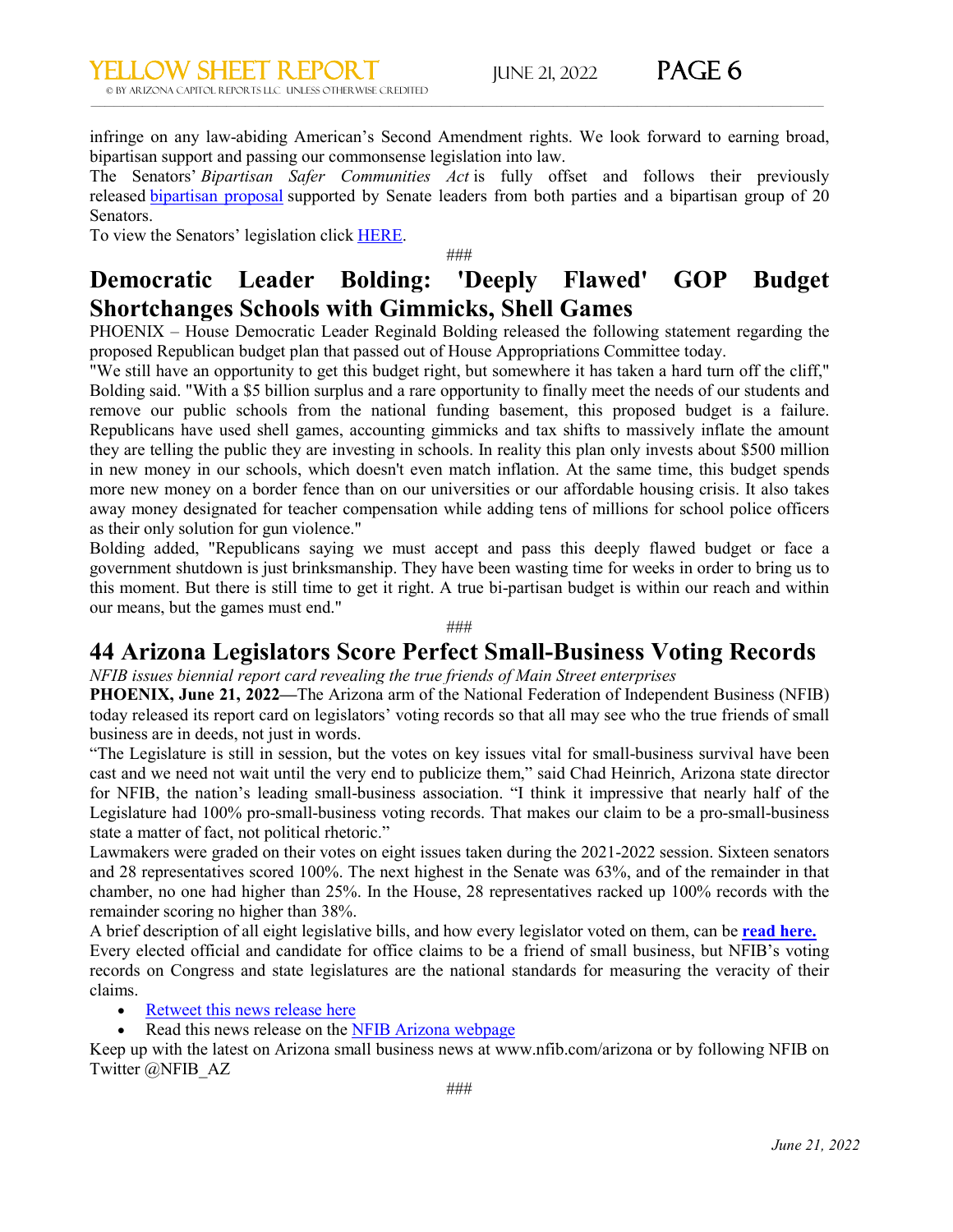# **Salmon For Arizona Governor Announces Former Arizona State Senator Frank Antenori's Endorsement**

 $\_$  , and the state of the state of the state of the state of the state of the state of the state of the state of the state of the state of the state of the state of the state of the state of the state of the state of the

Phoenix – Former Congressman and Republican gubernatorial candidate Matt Salmon today announced the endorsement of former Arizona State Senator Frank Antenori.

"I am so grateful for Frank's endorsement in my race to serve as the next governor of Arizona. This man knows what it means to serve. He spent years in uniform overseas defending our nation and the freedoms we cherish, and, in addition to giving an authoritative voice to the people of southern Arizona in the state legislature, Frank continues to advocate for their constitutional rights as a private citizen. He tells it like it is and he stands up for what he believes – a trait that our leaders could use a lot more of," said Salmon.

Antenori said, "Matt Salmon is my number-one choice for Arizona's next governor. His conservative credentials are undeniable, and he has the knowledge and experience to get important things done as our state's chief executive. His plans to secure the border, grow the economy, and stand up for veterans are detailed, ambitious, and actionable – and I am very excited to see him implement them. I urge all Republicans to join me in voting for Matt Salmon as governor."

You can see a list of Salmon's endorsements, including from current and former Arizona state legislators, [here.](https://nam12.safelinks.protection.outlook.com/?url=https%3A%2F%2Fmattsalmonforaz.us6.list-manage.com%2Ftrack%2Fclick%3Fu%3D93f6123c0e903d5d1cb20ac3a%26id%3Dbe4fba7f26%26e%3D9573815b44&data=05%7C01%7Cwschutsky%40azcapitoltimes.com%7C2310f2dbe2e6456022d308da5398b81d%7C19066f1637ab495782af7cb29bcd78a3%7C1%7C0%7C637914212646968956%7CUnknown%7CTWFpbGZsb3d8eyJWIjoiMC4wLjAwMDAiLCJQIjoiV2luMzIiLCJBTiI6Ik1haWwiLCJXVCI6Mn0%3D%7C3000%7C%7C%7C&sdata=xH5clz7U97HWxMwt27Fr4wqmitosgJQdPoCeNtCvyio%3D&reserved=0)

###

# **Democratic Caucus Chairman Hakeem Jeffries Endorses Jevin D. Hodge for Congress**

**SCOTTSDALE, AZ --** In one of the nation's most competitive races, today Jevin D. Hodge announced the support of another member of Democratic leadership, Caucus Chairman Hakeem Jeffries. Chairman Jeffries joins Majority Leader Steny Hoyer in endorsing the campaign. In addition to the support of prominent Democratic leaders in-state and nationally, the campaign was also added to DCCC's Red to Blue list, noting it as one of the most important challenger races in the entire country.

#### **Statement from Jevin D. Hodge, Candidate for Congress, AZ-01:**

*"As I talk to voters all across this district, I hear the same thing over and over again: David Schweikert is failing us and we're ready for change. I'm honored to have Chairman Jeffries' support and I look forward to working with him in Washington to make healthcare more affordable and accessible, to lower the cost of prescription drugs, and to fight for every Arizona small business."* 

###

# **Arizona Attorney General Mark Brnovich Applauds Supreme Court Opinion in School Choice Case**

PHOENIX – Arizona Attorney General Mark Brnovich announced a win today for First Amendment rights in Carson v. Makin, with the Supreme Court of the United States (SCOTUS) ruling in favor of parents using state tuition assistance for religious schools.

"I am proud to have joined the amicus in this case supporting school choice," said Arizona Attorney General Brnovich. "Education is the key to upward mobility in our society. A state should not be able to discriminate against a school simply because it is religious."

Maine operates a tuition assistance program for high school students since more than half of its school districts do not have a high school. However, Maine has specifically excluded any type of "sectarian" school from that program. Because of this religious exclusion, families must either forgo an education benefit to which they are statutorily entitled, or send their children to a school that will not best meet their needs. The exclusion of religious schools violates the First Amendment rights of parents because it discriminates against schools and parents based on the religious status of the schools that parents choose for their children.

SCOTUS held that the state of Maine violated the Constitution by prohibiting students from choosing to use their tuition aid to attend schools that provide religious instruction.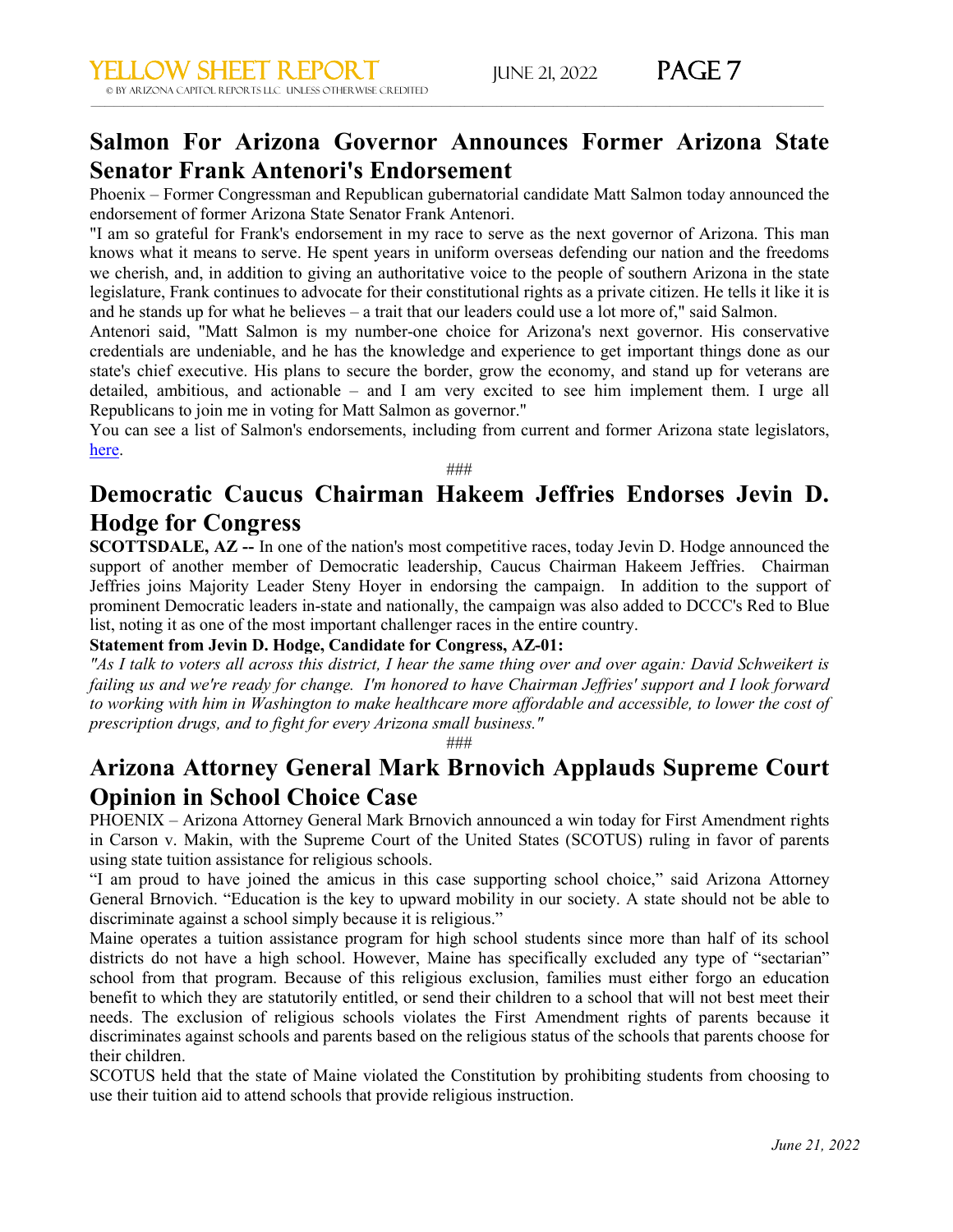###

 $\_$  , and the state of the state of the state of the state of the state of the state of the state of the state of the state of the state of the state of the state of the state of the state of the state of the state of the

# **[NEW VIDEO: Women's Health Care Is Facing a National Crisis](https://nam12.safelinks.protection.outlook.com/?url=https%3A%2F%2Ftwitter.us14.list-manage.com%2Ftrack%2Fclick%3Fu%3Df5f190bc10c3f6a86af6d419d%26id%3D44c8b40f71%26e%3D663ec84427&data=05%7C01%7Cwschutsky%40azcapitoltimes.com%7C0951b9123308463f92bf08da53a4b009%7C19066f1637ab495782af7cb29bcd78a3%7C1%7C0%7C637914264052632106%7CUnknown%7CTWFpbGZsb3d8eyJWIjoiMC4wLjAwMDAiLCJQIjoiV2luMzIiLCJBTiI6Ik1haWwiLCJXVCI6Mn0%3D%7C3000%7C%7C%7C&sdata=hCwiKyIe41ZxRE%2B5Tz6kVz%2FnAe24iWuHYATAnDb0doI%3D&reserved=0)**

*With Abortion Rights in Jeopardy, Strengthening and Protecting Women's Health Access is Paramount*  [Watch](https://nam12.safelinks.protection.outlook.com/?url=https%3A%2F%2Ftwitter.us14.list-manage.com%2Ftrack%2Fclick%3Fu%3Df5f190bc10c3f6a86af6d419d%26id%3D9e9bacca46%26e%3D663ec84427&data=05%7C01%7Cwschutsky%40azcapitoltimes.com%7C0951b9123308463f92bf08da53a4b009%7C19066f1637ab495782af7cb29bcd78a3%7C1%7C0%7C637914264052632106%7CUnknown%7CTWFpbGZsb3d8eyJWIjoiMC4wLjAwMDAiLCJQIjoiV2luMzIiLCJBTiI6Ik1haWwiLCJXVCI6Mn0%3D%7C3000%7C%7C%7C&sdata=OvzYhSA3CkVbDjKhK4MwMwlDWDuaS9NQEscza150Dlo%3D&reserved=0) the Video Here.

**(PHOENIX)** — Today, Protect Our Care is releasing a new video explaining how Republicans have waged a war against women's health care. In the coming weeks, right-wing Justices on the Supreme Court are expected to overturn the landmark Roe v. Wade decision, opening the floodgates for states to ban abortion. In addition to attacking abortion rights, Republicans and their allies have spent years eroding access to other types of essential care — only making the Supreme Court's pending decision even more dangerous. Republicans oppose measures to combat the maternal mortality crisis, they are undermining access to contraception and preventive services, and they are fighting legislation to drive down health care costs and expand affordable care. The video follows a [new report](https://nam12.safelinks.protection.outlook.com/?url=https%3A%2F%2Ftwitter.us14.list-manage.com%2Ftrack%2Fclick%3Fu%3Df5f190bc10c3f6a86af6d419d%26id%3D4d7d92e69d%26e%3D663ec84427&data=05%7C01%7Cwschutsky%40azcapitoltimes.com%7C0951b9123308463f92bf08da53a4b009%7C19066f1637ab495782af7cb29bcd78a3%7C1%7C0%7C637914264052632106%7CUnknown%7CTWFpbGZsb3d8eyJWIjoiMC4wLjAwMDAiLCJQIjoiV2luMzIiLCJBTiI6Ik1haWwiLCJXVCI6Mn0%3D%7C3000%7C%7C%7C&sdata=GN7wYopWStkj6wygeTXDiIyJcNcJbaZJQZoH6TSsWBM%3D&reserved=0) outlining urgent measures to improve women's health care access as the nation faces a crisis for abortion rights.

#### Read the [full report here](https://nam12.safelinks.protection.outlook.com/?url=https%3A%2F%2Ftwitter.us14.list-manage.com%2Ftrack%2Fclick%3Fu%3Df5f190bc10c3f6a86af6d419d%26id%3D36346f72e6%26e%3D663ec84427&data=05%7C01%7Cwschutsky%40azcapitoltimes.com%7C0951b9123308463f92bf08da53a4b009%7C19066f1637ab495782af7cb29bcd78a3%7C1%7C0%7C637914264052632106%7CUnknown%7CTWFpbGZsb3d8eyJWIjoiMC4wLjAwMDAiLCJQIjoiV2luMzIiLCJBTiI6Ik1haWwiLCJXVCI6Mn0%3D%7C3000%7C%7C%7C&sdata=4NdahfZyHdXPLR2NEvDD49yAEDzGqP0JyhcSZyZkzyI%3D&reserved=0)

#### **Video Script:**

Women's health care is facing a national crisis.

Any day now, right-wing Justices on the Supreme Court could overturn the landmark Roe v. Wade decision, opening the floodgates for states to ban abortion.

Abortion has long been at the center of the Republicans' war on women's health, but the GOP has also spent years eroding women's access to other types of care.

The Republican lawmakers seeking to ban abortions are the same people who have fought to repeal the Affordable Care Act, sabotaged access to contraception, refused to address the maternal mortality crisis, and opposed Medicaid expansion and other common sense reforms to lower the cost of health care for working families.

Now, with the impending court decision, protecting women's access to care and passing reforms to help mitigate some of the worst impacts is paramount.

Every woman in this country deserves affordable, quality health care – including full access to reproductive health. For more resources and to learn how to get involved, check out these websites.

###

# **"Rep. Andy Biggs' Actions on the Morning of January 6 are Disqualifying"**

**Gilbert, Arizona -** Today, Arizona's Speaker of the House, Rep. Rusty Bowers, testified under oath to the Select Committee to Investigate the January 6th Attack on the United States Capitol that Congressman Andy Biggs asked Mr. Bowers on the morning of January 6, 2021 to sign on to a letter supporting the baseless decertification of the Biden electors. Bowers refused. Speaker Bowers is one of a precious few who protected our republic from being overtaken against the will of the voters.

"Speaker Bowers' courageous testimony about Rep. Biggs' involvement in attempting to destroy our democracy is disqualifying," said Clint Smith, an independent candidate for Congress running against Biggs. "Let's be clear, the elected Congressman for Arizona's 5th District was asking Speaker Bowers to break the law and turn his back on his oath to the Constitution, and to our country. There is no conceivable way of defending Biggs' actions. They are indefensible and reckless, and he clearly has no regard for the will of Arizona voters. It's time to vote him out of office."

Clint Smith was a lifelong Republican until he changed his registration to Independent last year. A husband, father and grandfather and an outdoorsman, he is an engaged citizen in the community, a man of faith, and for the past 35 years, has been a small business owner in the East Valley - running his own law practice. Smith's law practice reflects his character, helping people improve their lives. Clint Smith will appear on the November ballot as an independent.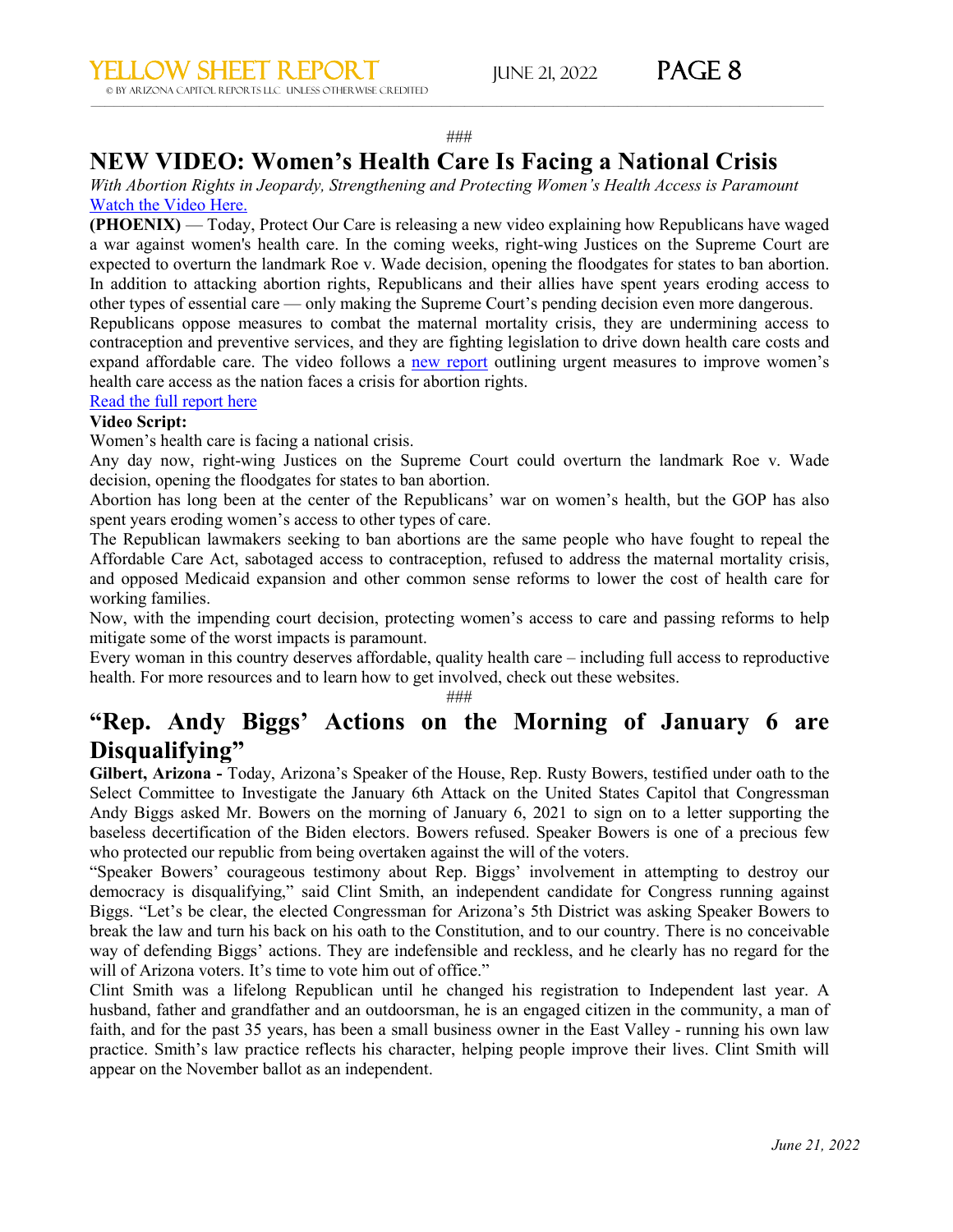To arrange for an interview or to seek further comment, email  $Info@ClintSmithfor Congress.com$ . Visit [www.ClintSmithforCongress.com](https://nam12.safelinks.protection.outlook.com/?url=http%3A%2F%2Fwww.clintsmithforcongress.com%2F&data=05%7C01%7Cwschutsky%40azcapitoltimes.com%7C177d24b57ad24e93821108da53c6f58b%7C19066f1637ab495782af7cb29bcd78a3%7C1%7C0%7C637914411933246997%7CUnknown%7CTWFpbGZsb3d8eyJWIjoiMC4wLjAwMDAiLCJQIjoiV2luMzIiLCJBTiI6Ik1haWwiLCJXVCI6Mn0%3D%7C1000%7C%7C%7C&sdata=U56%2BBSatGBjMxVmtl%2BjCdeLPKlBXyBA2ySqAKKOg%2FZ0%3D&reserved=0) for more information.

 $\_$  , and the state of the state of the state of the state of the state of the state of the state of the state of the state of the state of the state of the state of the state of the state of the state of the state of the

###

# **Rep. Grijalva Statement on Contreras Fire and Intensifying Threat of Wildfires to Arizona**

TUCSON, Ariz. – Today, Rep. Raúl M. Grijalva released the following statement:

"As drought and extreme temperatures intensify, it is clear that catastrophic wildfires are becoming an extraordinary frequent threat, especially to Arizona. I applaud the deployment of ground crews, air support, and coordinated suppression efforts to protect Tohono O'odham communities and Kitts Peak observatory from the Contreras Fire. I ask that Governor Ducey support any requests for declaration of a state of emergency, if deemed necessary, to provide expanded resources to meet the current efforts and any post recovery needs for the impacted areas."

"Climate change is driving the frequency and ferocities of wildfires that are ravaging our nation and threatening our communities. We cannot continue to ignore the blatant signs of climate change. I applaud yesterday's [announcement](https://www.doi.gov/pressreleases/president-bidens-bipartisan-infrastructure-law-provide-103-million-wildfire-mitigation) by the National Interagency Fire Center (NIFC) and Secretary of the Interior Deb Haaland of the allocation of \$103 million in fiscal year 2022 for wildfire risk reduction efforts throughout the country from President Biden's Bipartisan Infrastructure Law and the establishment of an interagency wildland firefighter health and wellbeing program."

"I will continue working with our federal partners, the Bureau of Indian Affairs Forestry and Wildfire Management and Tohono O'odham Nation leadership to ensure they have the firefighting and post fire resources needed to fight the Contreras fire, including post recovery needs, and to lead efforts in Congress to move forward urgently needed climate change legislation to protect our communities."

###

#### **Mark Kelly's Broken Promise**

**PHOENIX** — Democrat Mark Kelly promised to fix the border wall gaps near Yuma, Arizona, but Kelly has failed. Six months later, ["nothing has been done since](https://nam12.safelinks.protection.outlook.com/?url=https%3A%2F%2Fkyma.com%2Fnews%2Ftop-stories%2F2022%2F06%2F20%2Fyumas-border-wall-gaps-remain-open%2F&data=05%7C01%7Cwschutsky%40azcapitoltimes.com%7C245dffaa814f4dacb12308da53a78870%7C19066f1637ab495782af7cb29bcd78a3%7C1%7C0%7C637914276284212948%7CUnknown%7CTWFpbGZsb3d8eyJWIjoiMC4wLjAwMDAiLCJQIjoiV2luMzIiLCJBTiI6Ik1haWwiLCJXVCI6Mn0%3D%7C3000%7C%7C%7C&sdata=FTm8Ny2M%2B%2FTiWRioU2dJwO16BFhm7lQfsZdBjzDgETo%3D&reserved=0) then," *KYMA* reported last night. It is another broken promise from Mark Kelly.

After Joe Biden [shut down border wall construction](https://nam12.safelinks.protection.outlook.com/?url=https%3A%2F%2Fkyma.com%2Fnews%2Ftop-stories%2F2022%2F06%2F20%2Fyumas-border-wall-gaps-remain-open%2F&data=05%7C01%7Cwschutsky%40azcapitoltimes.com%7C245dffaa814f4dacb12308da53a78870%7C19066f1637ab495782af7cb29bcd78a3%7C1%7C0%7C637914276284369170%7CUnknown%7CTWFpbGZsb3d8eyJWIjoiMC4wLjAwMDAiLCJQIjoiV2luMzIiLCJBTiI6Ik1haWwiLCJXVCI6Mn0%3D%7C3000%7C%7C%7C&sdata=b6pg6BoI2tAClbjmVKxME2aSbfjKRR8tzOoRZ8rWJ9w%3D&reserved=0) his first day in office, gaps in the wall remained. Unused border wall materials [piled up.](https://nam12.safelinks.protection.outlook.com/?url=https%3A%2F%2Fkyma.com%2Fnews%2Ftop-stories%2F2022%2F06%2F20%2Fyumas-border-wall-gaps-remain-open%2F&data=05%7C01%7Cwschutsky%40azcapitoltimes.com%7C245dffaa814f4dacb12308da53a78870%7C19066f1637ab495782af7cb29bcd78a3%7C1%7C0%7C637914276284369170%7CUnknown%7CTWFpbGZsb3d8eyJWIjoiMC4wLjAwMDAiLCJQIjoiV2luMzIiLCJBTiI6Ik1haWwiLCJXVCI6Mn0%3D%7C3000%7C%7C%7C&sdata=b6pg6BoI2tAClbjmVKxME2aSbfjKRR8tzOoRZ8rWJ9w%3D&reserved=0) Illegal immigrants [flocked](https://nam12.safelinks.protection.outlook.com/?url=https%3A%2F%2Fkyma.com%2Fnews%2Ftop-stories%2F2022%2F06%2F20%2Fyumas-border-wall-gaps-remain-open%2F&data=05%7C01%7Cwschutsky%40azcapitoltimes.com%7C245dffaa814f4dacb12308da53a78870%7C19066f1637ab495782af7cb29bcd78a3%7C1%7C0%7C637914276284369170%7CUnknown%7CTWFpbGZsb3d8eyJWIjoiMC4wLjAwMDAiLCJQIjoiV2luMzIiLCJBTiI6Ik1haWwiLCJXVCI6Mn0%3D%7C3000%7C%7C%7C&sdata=b6pg6BoI2tAClbjmVKxME2aSbfjKRR8tzOoRZ8rWJ9w%3D&reserved=0) to the gaps. ["Yuma's](https://nam12.safelinks.protection.outlook.com/?url=https%3A%2F%2Fkyma.com%2Fnews%2Ftop-stories%2F2022%2F06%2F20%2Fyumas-border-wall-gaps-remain-open%2F&data=05%7C01%7Cwschutsky%40azcapitoltimes.com%7C245dffaa814f4dacb12308da53a78870%7C19066f1637ab495782af7cb29bcd78a3%7C1%7C0%7C637914276284369170%7CUnknown%7CTWFpbGZsb3d8eyJWIjoiMC4wLjAwMDAiLCJQIjoiV2luMzIiLCJBTiI6Ik1haWwiLCJXVCI6Mn0%3D%7C3000%7C%7C%7C&sdata=b6pg6BoI2tAClbjmVKxME2aSbfjKRR8tzOoRZ8rWJ9w%3D&reserved=0) wall gaps have [become a symbol of the border crisisa](https://nam12.safelinks.protection.outlook.com/?url=https%3A%2F%2Fkyma.com%2Fnews%2Ftop-stories%2F2022%2F06%2F20%2Fyumas-border-wall-gaps-remain-open%2F&data=05%7C01%7Cwschutsky%40azcapitoltimes.com%7C245dffaa814f4dacb12308da53a78870%7C19066f1637ab495782af7cb29bcd78a3%7C1%7C0%7C637914276284369170%7CUnknown%7CTWFpbGZsb3d8eyJWIjoiMC4wLjAwMDAiLCJQIjoiV2luMzIiLCJBTiI6Ik1haWwiLCJXVCI6Mn0%3D%7C3000%7C%7C%7C&sdata=b6pg6BoI2tAClbjmVKxME2aSbfjKRR8tzOoRZ8rWJ9w%3D&reserved=0)nd a point of confusion for locals I've met at the wall," *KYMA* reported.

The Biden administration has now walked back its plan to fix the gaps. Yuma Mayor Doug Nicholls told *KYMA,* "The latest release from the secretary's office talks about one gap in [Yuma being closed. Well](https://nam12.safelinks.protection.outlook.com/?url=https%3A%2F%2Fkyma.com%2Fnews%2Ftop-stories%2F2022%2F06%2F20%2Fyumas-border-wall-gaps-remain-open%2F&data=05%7C01%7Cwschutsky%40azcapitoltimes.com%7C245dffaa814f4dacb12308da53a78870%7C19066f1637ab495782af7cb29bcd78a3%7C1%7C0%7C637914276284369170%7CUnknown%7CTWFpbGZsb3d8eyJWIjoiMC4wLjAwMDAiLCJQIjoiV2luMzIiLCJBTiI6Ik1haWwiLCJXVCI6Mn0%3D%7C3000%7C%7C%7C&sdata=b6pg6BoI2tAClbjmVKxME2aSbfjKRR8tzOoRZ8rWJ9w%3D&reserved=0) [there's 52 gaps.](https://nam12.safelinks.protection.outlook.com/?url=https%3A%2F%2Fkyma.com%2Fnews%2Ftop-stories%2F2022%2F06%2F20%2Fyumas-border-wall-gaps-remain-open%2F&data=05%7C01%7Cwschutsky%40azcapitoltimes.com%7C245dffaa814f4dacb12308da53a78870%7C19066f1637ab495782af7cb29bcd78a3%7C1%7C0%7C637914276284369170%7CUnknown%7CTWFpbGZsb3d8eyJWIjoiMC4wLjAwMDAiLCJQIjoiV2luMzIiLCJBTiI6Ik1haWwiLCJXVCI6Mn0%3D%7C3000%7C%7C%7C&sdata=b6pg6BoI2tAClbjmVKxME2aSbfjKRR8tzOoRZ8rWJ9w%3D&reserved=0)" Mayor Nicholls said that is not what he discussed with Biden's Homeland Security Secretary Alejandro Mayorkas. DHS [has not responded for comment](https://nam12.safelinks.protection.outlook.com/?url=https%3A%2F%2Fkyma.com%2Fnews%2Ftop-stories%2F2022%2F06%2F20%2Fyumas-border-wall-gaps-remain-open%2F&data=05%7C01%7Cwschutsky%40azcapitoltimes.com%7C245dffaa814f4dacb12308da53a78870%7C19066f1637ab495782af7cb29bcd78a3%7C1%7C0%7C637914276284369170%7CUnknown%7CTWFpbGZsb3d8eyJWIjoiMC4wLjAwMDAiLCJQIjoiV2luMzIiLCJBTiI6Ik1haWwiLCJXVCI6Mn0%3D%7C3000%7C%7C%7C&sdata=b6pg6BoI2tAClbjmVKxME2aSbfjKRR8tzOoRZ8rWJ9w%3D&reserved=0) to *KYMA*.

It represents a pattern with Mark Kelly, whose [rhetoric does not](https://nam12.safelinks.protection.outlook.com/?url=https%3A%2F%2Fgop.com%2Fblog%2Ffact-check-mark-kelly-puts-arizona-last-on-border-security-az%2F&data=05%7C01%7Cwschutsky%40azcapitoltimes.com%7C245dffaa814f4dacb12308da53a78870%7C19066f1637ab495782af7cb29bcd78a3%7C1%7C0%7C637914276284369170%7CUnknown%7CTWFpbGZsb3d8eyJWIjoiMC4wLjAwMDAiLCJQIjoiV2luMzIiLCJBTiI6Ik1haWwiLCJXVCI6Mn0%3D%7C3000%7C%7C%7C&sdata=s63qpZCnYo%2Fp1jOt9AVusxjYsbdeXs7EO%2B7KHlZUeMw%3D&reserved=0) match reality. *KTAR* pressed Kelly about [another broken promise](https://nam12.safelinks.protection.outlook.com/?url=https%3A%2F%2Fgop.com%2Fblog%2Fmark-kelly-blames-border-problems-on-white-house-politics-az%2F&data=05%7C01%7Cwschutsky%40azcapitoltimes.com%7C245dffaa814f4dacb12308da53a78870%7C19066f1637ab495782af7cb29bcd78a3%7C1%7C0%7C637914276284369170%7CUnknown%7CTWFpbGZsb3d8eyJWIjoiMC4wLjAwMDAiLCJQIjoiV2luMzIiLCJBTiI6Ik1haWwiLCJXVCI6Mn0%3D%7C3000%7C%7C%7C&sdata=z0V0PUH4XJp6GEzATjcEvpS%2FbPpkZG9hxRTn5deLUVI%3D&reserved=0) — to make Biden pay for Arizona National Guard troops on the border. Kelly revealed to *KTAR* that [he regularly](https://nam12.safelinks.protection.outlook.com/?url=https%3A%2F%2Fgop.com%2Fblog%2Fmark-kelly-blames-border-problems-on-white-house-politics-az%2F&data=05%7C01%7Cwschutsky%40azcapitoltimes.com%7C245dffaa814f4dacb12308da53a78870%7C19066f1637ab495782af7cb29bcd78a3%7C1%7C0%7C637914276284369170%7CUnknown%7CTWFpbGZsb3d8eyJWIjoiMC4wLjAwMDAiLCJQIjoiV2luMzIiLCJBTiI6Ik1haWwiLCJXVCI6Mn0%3D%7C3000%7C%7C%7C&sdata=z0V0PUH4XJp6GEzATjcEvpS%2FbPpkZG9hxRTn5deLUVI%3D&reserved=0) talks to Mayorkas and said, ["it's a constant negotiation with](https://nam12.safelinks.protection.outlook.com/?url=https%3A%2F%2Fgop.com%2Fblog%2Fmark-kelly-blames-border-problems-on-white-house-politics-az%2F&data=05%7C01%7Cwschutsky%40azcapitoltimes.com%7C245dffaa814f4dacb12308da53a78870%7C19066f1637ab495782af7cb29bcd78a3%7C1%7C0%7C637914276284369170%7CUnknown%7CTWFpbGZsb3d8eyJWIjoiMC4wLjAwMDAiLCJQIjoiV2luMzIiLCJBTiI6Ik1haWwiLCJXVCI6Mn0%3D%7C3000%7C%7C%7C&sdata=z0V0PUH4XJp6GEzATjcEvpS%2FbPpkZG9hxRTn5deLUVI%3D&reserved=0) this [administration on the border.](https://nam12.safelinks.protection.outlook.com/?url=https%3A%2F%2Fgop.com%2Fblog%2Fmark-kelly-blames-border-problems-on-white-house-politics-az%2F&data=05%7C01%7Cwschutsky%40azcapitoltimes.com%7C245dffaa814f4dacb12308da53a78870%7C19066f1637ab495782af7cb29bcd78a3%7C1%7C0%7C637914276284369170%7CUnknown%7CTWFpbGZsb3d8eyJWIjoiMC4wLjAwMDAiLCJQIjoiV2luMzIiLCJBTiI6Ik1haWwiLCJXVCI6Mn0%3D%7C3000%7C%7C%7C&sdata=z0V0PUH4XJp6GEzATjcEvpS%2FbPpkZG9hxRTn5deLUVI%3D&reserved=0)" Mark Kelly must be the worst negotiator in the country.

"Democrat Mark Kelly's broken promises are stacking up like the unused border wall materials in Yuma. Mark Kelly failed to deliver a promised fix to border wall gaps. Instead, Kelly has delivered a recordbreaking border crisis that is overwhelming Border Patrol agents and small towns like Yuma." – RNC Spokesperson Ben Petersen

###

# **Hearing Takeaway: [Trump and His MAGA Allies Illegally Harassed](https://nam12.safelinks.protection.outlook.com/?url=https%3A%2F%2Ftwitter.us14.list-manage.com%2Ftrack%2Fclick%3Fu%3Df5f190bc10c3f6a86af6d419d%26id%3D6f4213b2c0%26e%3D663ec84427&data=05%7C01%7Cwschutsky%40azcapitoltimes.com%7Cf2cfd64f4f0d47c5e97508da53c4ac46%7C19066f1637ab495782af7cb29bcd78a3%7C1%7C0%7C637914401429740394%7CUnknown%7CTWFpbGZsb3d8eyJWIjoiMC4wLjAwMDAiLCJQIjoiV2luMzIiLCJBTiI6Ik1haWwiLCJXVCI6Mn0%3D%7C3000%7C%7C%7C&sdata=1cBbgpBvteP41xKXzWA0JY8hwR0N9bdM0VW9egFAgBo%3D&reserved=0)  [and Pressured State Officials to Overturn the Will of](https://nam12.safelinks.protection.outlook.com/?url=https%3A%2F%2Ftwitter.us14.list-manage.com%2Ftrack%2Fclick%3Fu%3Df5f190bc10c3f6a86af6d419d%26id%3D6f4213b2c0%26e%3D663ec84427&data=05%7C01%7Cwschutsky%40azcapitoltimes.com%7Cf2cfd64f4f0d47c5e97508da53c4ac46%7C19066f1637ab495782af7cb29bcd78a3%7C1%7C0%7C637914401429740394%7CUnknown%7CTWFpbGZsb3d8eyJWIjoiMC4wLjAwMDAiLCJQIjoiV2luMzIiLCJBTiI6Ik1haWwiLCJXVCI6Mn0%3D%7C3000%7C%7C%7C&sdata=1cBbgpBvteP41xKXzWA0JY8hwR0N9bdM0VW9egFAgBo%3D&reserved=0) the People Based [on Conspiracy Theories and Lies](https://nam12.safelinks.protection.outlook.com/?url=https%3A%2F%2Ftwitter.us14.list-manage.com%2Ftrack%2Fclick%3Fu%3Df5f190bc10c3f6a86af6d419d%26id%3D6f4213b2c0%26e%3D663ec84427&data=05%7C01%7Cwschutsky%40azcapitoltimes.com%7Cf2cfd64f4f0d47c5e97508da53c4ac46%7C19066f1637ab495782af7cb29bcd78a3%7C1%7C0%7C637914401429740394%7CUnknown%7CTWFpbGZsb3d8eyJWIjoiMC4wLjAwMDAiLCJQIjoiV2luMzIiLCJBTiI6Ik1haWwiLCJXVCI6Mn0%3D%7C3000%7C%7C%7C&sdata=1cBbgpBvteP41xKXzWA0JY8hwR0N9bdM0VW9egFAgBo%3D&reserved=0)**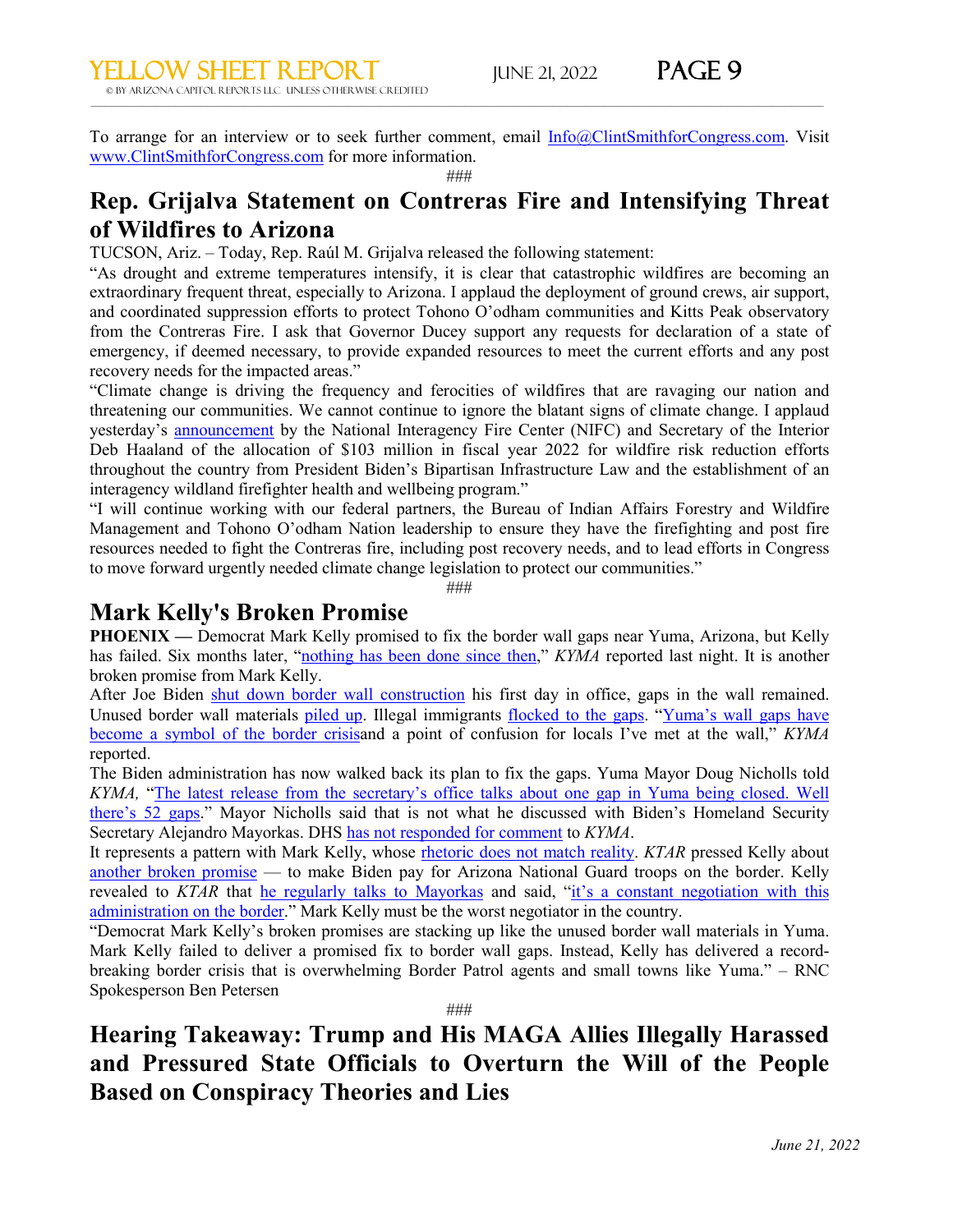#### *Schiff: "What [Trump] Did Was Without A Doubt Unconstitutional, It Was Unpatriotic, And It Was Fundamentally Un-American."*

 $\_$  , and the state of the state of the state of the state of the state of the state of the state of the state of the state of the state of the state of the state of the state of the state of the state of the state of the

**[Washington, DC] –** In the fourth hearing of the January 6th Select Committee, we learned more about the pressure campaign of Trump and his MAGA allies to overturn the results of the election. An all-Republican panel first detailed Trump and his officials' harassment, and an election worker and her mother described their experiences after they were falsely accused by Trump of meddling in the election.

"Trump pressured state officials to overthrow the will of the people in order to stay in power, and exposed election workers to threats and harassment by publicly and falsely accusing them of crimes," **said Defend Democracy Project Communications Director Nicole Haley.** "There is no depth that Trump will not sink to, including attacking innocent people for just doing their jobs. The threat is ongoing, and those involved must be held accountable no matter if they are former presidents, members of Congress, or other officials."

**1. Officials described Trump and his allies' campaign to pressure officials to overturn the results of the election they lost.**

- Committee Chair [Bennie Thompson:](https://nam12.safelinks.protection.outlook.com/?url=https%3A%2F%2Ftwitter.us14.list-manage.com%2Ftrack%2Fclick%3Fu%3Df5f190bc10c3f6a86af6d419d%26id%3Ded3ff0e9bc%26e%3D663ec84427&data=05%7C01%7Cwschutsky%40azcapitoltimes.com%7Cf2cfd64f4f0d47c5e97508da53c4ac46%7C19066f1637ab495782af7cb29bcd78a3%7C1%7C0%7C637914401429740394%7CUnknown%7CTWFpbGZsb3d8eyJWIjoiMC4wLjAwMDAiLCJQIjoiV2luMzIiLCJBTiI6Ik1haWwiLCJXVCI6Mn0%3D%7C3000%7C%7C%7C&sdata=UQfwBis9BU08eCm1FL2wlL7uVL35FYRHmls1pfyxTuQ%3D&reserved=0) "Pressuring public servants into betraying their oath was a fundamental part of the playbook."
- Trump lawyer John Eastman told Rusty [Bowers,](https://nam12.safelinks.protection.outlook.com/?url=https%3A%2F%2Ftwitter.us14.list-manage.com%2Ftrack%2Fclick%3Fu%3Df5f190bc10c3f6a86af6d419d%26id%3Ddf384bf52e%26e%3D663ec84427&data=05%7C01%7Cwschutsky%40azcapitoltimes.com%7Cf2cfd64f4f0d47c5e97508da53c4ac46%7C19066f1637ab495782af7cb29bcd78a3%7C1%7C0%7C637914401429740394%7CUnknown%7CTWFpbGZsb3d8eyJWIjoiMC4wLjAwMDAiLCJQIjoiV2luMzIiLCJBTiI6Ik1haWwiLCJXVCI6Mn0%3D%7C3000%7C%7C%7C&sdata=9KbjbCMqDfGZh78O%2FU3vC%2Bh8LARVCuzs76w4yeoCwdE%3D&reserved=0) "Do it, and let the courts decide."
- Giuliani, imploring Arizona Speaker of the House Rusty Bowers to go along with the scheme, asked, "Aren't we [all Republicans here?](https://nam12.safelinks.protection.outlook.com/?url=https%3A%2F%2Ftwitter.us14.list-manage.com%2Ftrack%2Fclick%3Fu%3Df5f190bc10c3f6a86af6d419d%26id%3Dc5220c3055%26e%3D663ec84427&data=05%7C01%7Cwschutsky%40azcapitoltimes.com%7Cf2cfd64f4f0d47c5e97508da53c4ac46%7C19066f1637ab495782af7cb29bcd78a3%7C1%7C0%7C637914401429740394%7CUnknown%7CTWFpbGZsb3d8eyJWIjoiMC4wLjAwMDAiLCJQIjoiV2luMzIiLCJBTiI6Ik1haWwiLCJXVCI6Mn0%3D%7C3000%7C%7C%7C&sdata=t2KbAfH3J3Y1wUcpAXMw671EOs%2FPvhMvlLKN5wpZpXg%3D&reserved=0)" Instead, Bowers told Trump he had supported him, voted for him, but wouldn't do anything illegal for him.
- Trump accused Georgia Secretary of State Brad Raffensperger of committing a crime by [refusing](https://nam12.safelinks.protection.outlook.com/?url=https%3A%2F%2Ftwitter.us14.list-manage.com%2Ftrack%2Fclick%3Fu%3Df5f190bc10c3f6a86af6d419d%26id%3Dbb7275a397%26e%3D663ec84427&data=05%7C01%7Cwschutsky%40azcapitoltimes.com%7Cf2cfd64f4f0d47c5e97508da53c4ac46%7C19066f1637ab495782af7cb29bcd78a3%7C1%7C0%7C637914401429740394%7CUnknown%7CTWFpbGZsb3d8eyJWIjoiMC4wLjAwMDAiLCJQIjoiV2luMzIiLCJBTiI6Ik1haWwiLCJXVCI6Mn0%3D%7C3000%7C%7C%7C&sdata=lKx9Ntw1GDSM4a309dqF1s6AX7sg39s4gvD0ik1950Q%3D&reserved=0) to accept [his outlandish claims](https://nam12.safelinks.protection.outlook.com/?url=https%3A%2F%2Ftwitter.us14.list-manage.com%2Ftrack%2Fclick%3Fu%3Df5f190bc10c3f6a86af6d419d%26id%3Dbb7275a397%26e%3D663ec84427&data=05%7C01%7Cwschutsky%40azcapitoltimes.com%7Cf2cfd64f4f0d47c5e97508da53c4ac46%7C19066f1637ab495782af7cb29bcd78a3%7C1%7C0%7C637914401429740394%7CUnknown%7CTWFpbGZsb3d8eyJWIjoiMC4wLjAwMDAiLCJQIjoiV2luMzIiLCJBTiI6Ik1haWwiLCJXVCI6Mn0%3D%7C3000%7C%7C%7C&sdata=lKx9Ntw1GDSM4a309dqF1s6AX7sg39s4gvD0ik1950Q%3D&reserved=0) of voter fraud in the state.

#### **2. Officials found no evidence of voter fraud in Arizona and Georgia.**

- Rep. Adam Schiff [asked](https://nam12.safelinks.protection.outlook.com/?url=https%3A%2F%2Ftwitter.us14.list-manage.com%2Ftrack%2Fclick%3Fu%3Df5f190bc10c3f6a86af6d419d%26id%3D69c18ca9e0%26e%3D663ec84427&data=05%7C01%7Cwschutsky%40azcapitoltimes.com%7Cf2cfd64f4f0d47c5e97508da53c4ac46%7C19066f1637ab495782af7cb29bcd78a3%7C1%7C0%7C637914401429740394%7CUnknown%7CTWFpbGZsb3d8eyJWIjoiMC4wLjAwMDAiLCJQIjoiV2luMzIiLCJBTiI6Ik1haWwiLCJXVCI6Mn0%3D%7C3000%7C%7C%7C&sdata=oFPWFKOlZLkuv1kUZ1LMfENKK0soEQi9j2h7ZKviViU%3D&reserved=0) Speaker of the Arizona House of Representatives Russell Bowers if he ever received evidence of voter fraud in Arizona. His answer? ["Never.](https://nam12.safelinks.protection.outlook.com/?url=https%3A%2F%2Ftwitter.us14.list-manage.com%2Ftrack%2Fclick%3Fu%3Df5f190bc10c3f6a86af6d419d%26id%3D7fb20390e7%26e%3D663ec84427&data=05%7C01%7Cwschutsky%40azcapitoltimes.com%7Cf2cfd64f4f0d47c5e97508da53c4ac46%7C19066f1637ab495782af7cb29bcd78a3%7C1%7C0%7C637914401429740394%7CUnknown%7CTWFpbGZsb3d8eyJWIjoiMC4wLjAwMDAiLCJQIjoiV2luMzIiLCJBTiI6Ik1haWwiLCJXVCI6Mn0%3D%7C3000%7C%7C%7C&sdata=Weg1bg%2FWdFloHQQRRylIUNHHUFfqlIe77Ro2RvrY56s%3D&reserved=0)"
- Georgia Secretary of State Brad Raffensperger [said](https://nam12.safelinks.protection.outlook.com/?url=https%3A%2F%2Ftwitter.us14.list-manage.com%2Ftrack%2Fclick%3Fu%3Df5f190bc10c3f6a86af6d419d%26id%3D6152403f68%26e%3D663ec84427&data=05%7C01%7Cwschutsky%40azcapitoltimes.com%7Cf2cfd64f4f0d47c5e97508da53c4ac46%7C19066f1637ab495782af7cb29bcd78a3%7C1%7C0%7C637914401429740394%7CUnknown%7CTWFpbGZsb3d8eyJWIjoiMC4wLjAwMDAiLCJQIjoiV2luMzIiLCJBTiI6Ik1haWwiLCJXVCI6Mn0%3D%7C3000%7C%7C%7C&sdata=2NRWI2V6t3pnS1b5KdxJF0JUj4l7LII1b0%2BSl0GbksI%3D&reserved=0) "President Trump did come up short" in Georgia.

#### **3. At least one U.S. congressman and one senator participated in the conspiracy by pressuring state officials and trying to deliver fake elector certificates to Vice President Pence.**

- Bowers said Arizona Rep. Andy Biggs asked him to sign a letter [decertifying](https://nam12.safelinks.protection.outlook.com/?url=https%3A%2F%2Ftwitter.us14.list-manage.com%2Ftrack%2Fclick%3Fu%3Df5f190bc10c3f6a86af6d419d%26id%3D2ed9f8146a%26e%3D663ec84427&data=05%7C01%7Cwschutsky%40azcapitoltimes.com%7Cf2cfd64f4f0d47c5e97508da53c4ac46%7C19066f1637ab495782af7cb29bcd78a3%7C1%7C0%7C637914401429740394%7CUnknown%7CTWFpbGZsb3d8eyJWIjoiMC4wLjAwMDAiLCJQIjoiV2luMzIiLCJBTiI6Ik1haWwiLCJXVCI6Mn0%3D%7C3000%7C%7C%7C&sdata=unsuNGo4KEjDbYMDKLJNEEx9wJh4lRSpu1ZtNbNvNg0%3D&reserved=0) Arizona's electors.
- Wisconsin Senator Ron Johnson's chief of staff [texted](https://nam12.safelinks.protection.outlook.com/?url=https%3A%2F%2Ftwitter.us14.list-manage.com%2Ftrack%2Fclick%3Fu%3Df5f190bc10c3f6a86af6d419d%26id%3D882232fc67%26e%3D663ec84427&data=05%7C01%7Cwschutsky%40azcapitoltimes.com%7Cf2cfd64f4f0d47c5e97508da53c4ac46%7C19066f1637ab495782af7cb29bcd78a3%7C1%7C0%7C637914401429740394%7CUnknown%7CTWFpbGZsb3d8eyJWIjoiMC4wLjAwMDAiLCJQIjoiV2luMzIiLCJBTiI6Ik1haWwiLCJXVCI6Mn0%3D%7C3000%7C%7C%7C&sdata=b%2BJeLt%2FIjs%2FK40ITNa3PU1XmVbJni2nXLRm0WLUNMes%3D&reserved=0) a top aide to Mike Pence, planning for Johnson to give Pence fake electors [certificates](https://nam12.safelinks.protection.outlook.com/?url=https%3A%2F%2Ftwitter.us14.list-manage.com%2Ftrack%2Fclick%3Fu%3Df5f190bc10c3f6a86af6d419d%26id%3Ded2de778ff%26e%3D663ec84427&data=05%7C01%7Cwschutsky%40azcapitoltimes.com%7Cf2cfd64f4f0d47c5e97508da53c4ac46%7C19066f1637ab495782af7cb29bcd78a3%7C1%7C0%7C637914401429740394%7CUnknown%7CTWFpbGZsb3d8eyJWIjoiMC4wLjAwMDAiLCJQIjoiV2luMzIiLCJBTiI6Ik1haWwiLCJXVCI6Mn0%3D%7C3000%7C%7C%7C&sdata=qBAyKBF1tPJynUJ5r35wBOQuIWLPwrK0xmP3jvbP6kg%3D&reserved=0) from Wisconsin and Michigan. Pence's aide said, "Do not give that to him."

#### **4. President Trump's blatantly illegal actions directly resulted in threats of violence against people doing their jobs and carrying out their oaths to the Constitution.**

- Wandrea "Shaye" Moss, a Georgia election worker attacked by Rudy Giuliani and Donald Trump, detailed the [numerous threats](https://nam12.safelinks.protection.outlook.com/?url=https%3A%2F%2Ftwitter.us14.list-manage.com%2Ftrack%2Fclick%3Fu%3Df5f190bc10c3f6a86af6d419d%26id%3D6617cf2411%26e%3D663ec84427&data=05%7C01%7Cwschutsky%40azcapitoltimes.com%7Cf2cfd64f4f0d47c5e97508da53c4ac46%7C19066f1637ab495782af7cb29bcd78a3%7C1%7C0%7C637914401429740394%7CUnknown%7CTWFpbGZsb3d8eyJWIjoiMC4wLjAwMDAiLCJQIjoiV2luMzIiLCJBTiI6Ik1haWwiLCJXVCI6Mn0%3D%7C3000%7C%7C%7C&sdata=ODGIB1gR%2FrYCh6KvafhAMzOlSTE9PWuqp7FP6xfctYg%3D&reserved=0) she received after being targeted, including "be glad it's 2020 and not 1920."
- Moss's mother, Ruby Freeman, testified that she [no longer introduced herself](https://nam12.safelinks.protection.outlook.com/?url=https%3A%2F%2Ftwitter.us14.list-manage.com%2Ftrack%2Fclick%3Fu%3Df5f190bc10c3f6a86af6d419d%26id%3D1921954d2a%26e%3D663ec84427&data=05%7C01%7Cwschutsky%40azcapitoltimes.com%7Cf2cfd64f4f0d47c5e97508da53c4ac46%7C19066f1637ab495782af7cb29bcd78a3%7C1%7C0%7C637914401429740394%7CUnknown%7CTWFpbGZsb3d8eyJWIjoiMC4wLjAwMDAiLCJQIjoiV2luMzIiLCJBTiI6Ik1haWwiLCJXVCI6Mn0%3D%7C3000%7C%7C%7C&sdata=zEd46cVvLcoDtsJkugQE8qf%2F8OaOruZpEPynXI%2B4tGE%3D&reserved=0) with her name and that she needed to leave her home for safety after Trump mentioned her in a phone call to Raffensperger. "There is nowhere I feel safe. Nowhere," she said.
- Michigan Secretary of State Jocelyn Benson feared for her and [her son's safety](https://nam12.safelinks.protection.outlook.com/?url=https%3A%2F%2Ftwitter.us14.list-manage.com%2Ftrack%2Fclick%3Fu%3Df5f190bc10c3f6a86af6d419d%26id%3D156a922876%26e%3D663ec84427&data=05%7C01%7Cwschutsky%40azcapitoltimes.com%7Cf2cfd64f4f0d47c5e97508da53c4ac46%7C19066f1637ab495782af7cb29bcd78a3%7C1%7C0%7C637914401429740394%7CUnknown%7CTWFpbGZsb3d8eyJWIjoiMC4wLjAwMDAiLCJQIjoiV2luMzIiLCJBTiI6Ik1haWwiLCJXVCI6Mn0%3D%7C3000%7C%7C%7C&sdata=fNVxouObMj%2FG1O3fB3XPkXuLJn4JelrFMy04ezabkf4%3D&reserved=0) as Trump followers threatened her home: "Are they going to attack my house? I'm in here with my kid," she testified.
- Raffensperger described [being doxxed,](https://nam12.safelinks.protection.outlook.com/?url=https%3A%2F%2Ftwitter.us14.list-manage.com%2Ftrack%2Fclick%3Fu%3Df5f190bc10c3f6a86af6d419d%26id%3D07a8f65dad%26e%3D663ec84427&data=05%7C01%7Cwschutsky%40azcapitoltimes.com%7Cf2cfd64f4f0d47c5e97508da53c4ac46%7C19066f1637ab495782af7cb29bcd78a3%7C1%7C0%7C637914401429740394%7CUnknown%7CTWFpbGZsb3d8eyJWIjoiMC4wLjAwMDAiLCJQIjoiV2luMzIiLCJBTiI6Ik1haWwiLCJXVCI6Mn0%3D%7C3000%7C%7C%7C&sdata=aztM9rximEMBgZ7FARwFHKZR7ZNrCgN176o0hgi2GdA%3D&reserved=0) lewd texts received by his wife, and how his daughter-inlaw's house was broken into thanks to Trump's harassment.

\*\*\*

The Select Committee will continue to lay out real evidence gathered by non-partisan career prosecutors proving that Trump and his MAGA allies [planned, promoted, and paid](https://nam12.safelinks.protection.outlook.com/?url=https%3A%2F%2Ftwitter.us14.list-manage.com%2Ftrack%2Fclick%3Fu%3Df5f190bc10c3f6a86af6d419d%26id%3D0f1e2ccc85%26e%3D663ec84427&data=05%7C01%7Cwschutsky%40azcapitoltimes.com%7Cf2cfd64f4f0d47c5e97508da53c4ac46%7C19066f1637ab495782af7cb29bcd78a3%7C1%7C0%7C637914401429896620%7CUnknown%7CTWFpbGZsb3d8eyJWIjoiMC4wLjAwMDAiLCJQIjoiV2luMzIiLCJBTiI6Ik1haWwiLCJXVCI6Mn0%3D%7C3000%7C%7C%7C&sdata=LJP7sBkVl4zc2n7lDtT2o3tvJpJlk%2B%2BMWbzDlSNZBfw%3D&reserved=0) for a criminal conspiracy to overturn an election they lost.